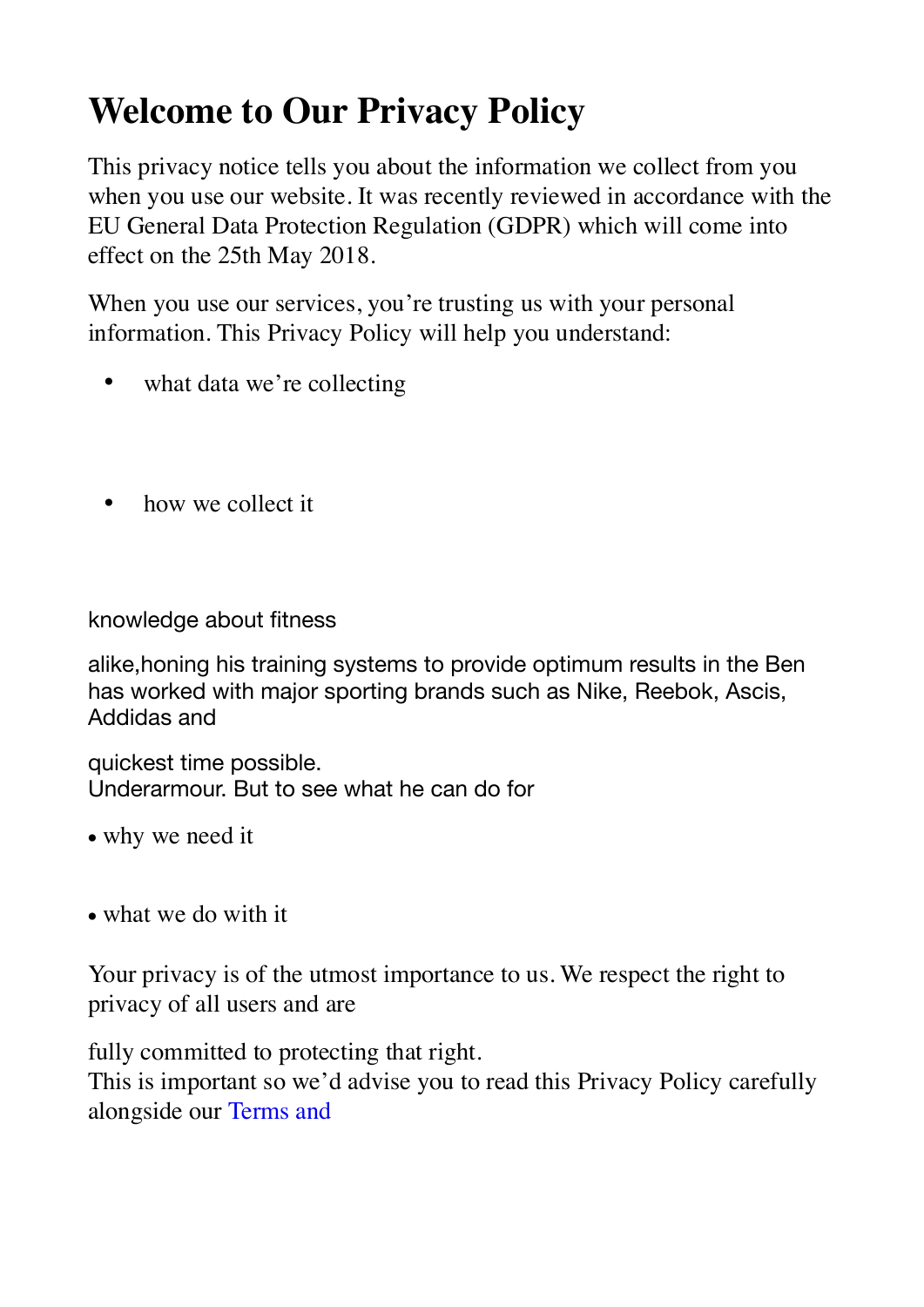### Conditions.

SunGrind Fitness(owned by SunGrind Fitness) is the data controller and we are responsible for your

personal data (referred to as "we", "us" or "our" in this privacy notice).

### **Table of Contents**

- What information are we collecting about you?
- How do we collect this information?
- Why do we want this information?
- How do we use your personal information?
- Do you need to take action to receive information from us?
- Is the information kept safe?
- Will the data be shared with 3rd parties?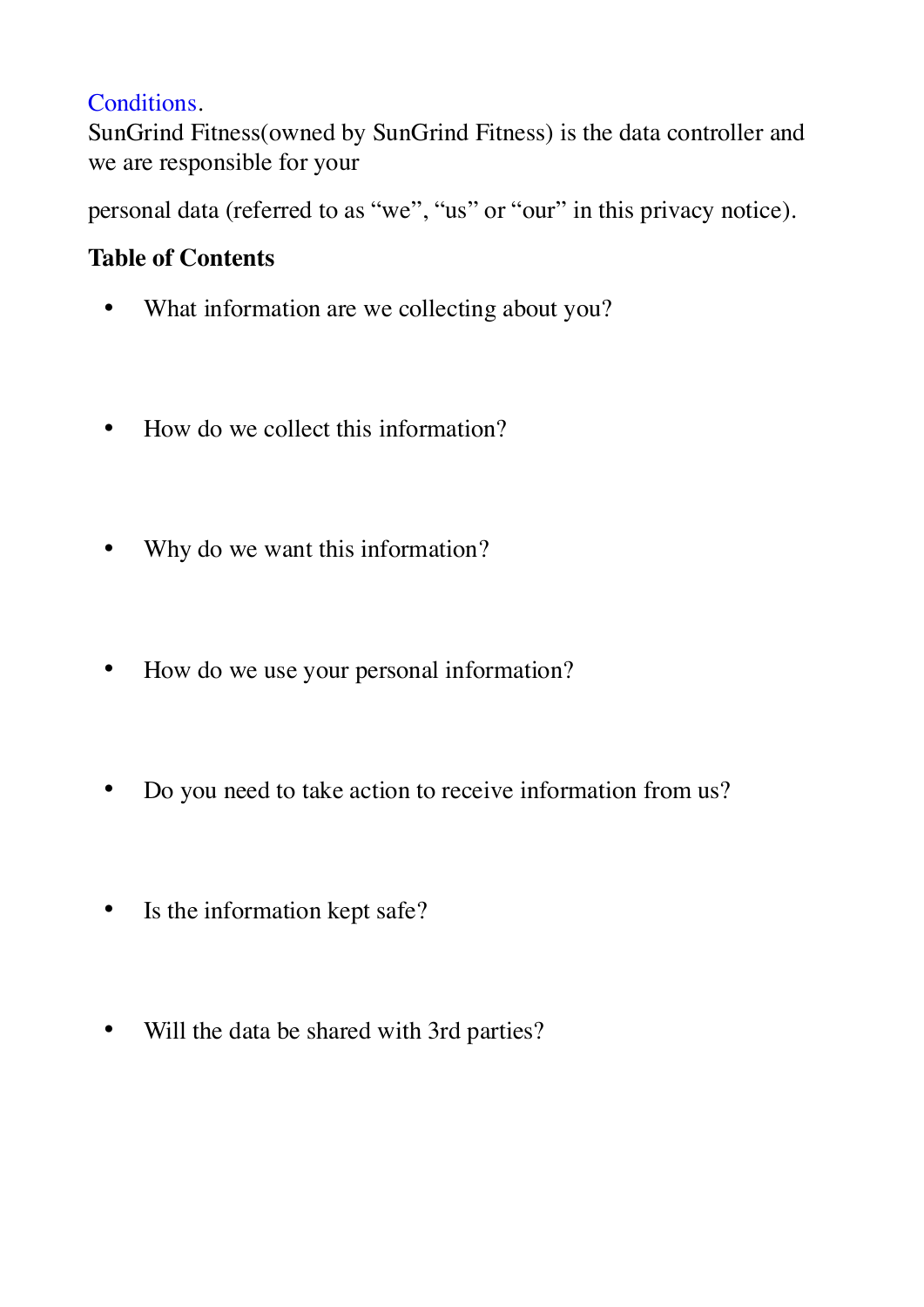- How long will we store your personal data?
- What rights do you have concerning your personal information?
- If the information isn't accurate, how can you change it?
- How can you get taken off the list?
- How can you raise a complaint?
- Use of cookies
- How will you know if we change this policy?

### **What information are we collecting about you?**

When users visit and interact with our site, we collect both personal data and non-personal data.

Personal data is typically recorded when users apply for a course or purchase a product. More detailed personal information may be recorded through participation by users in surveys, promotions, offers, queries and requests for information.

Non-personal data is information that is not connected with identity, and routinely gathered through the tracking of statistics and analysis of the traffic to our site and interest shown while visiting our site.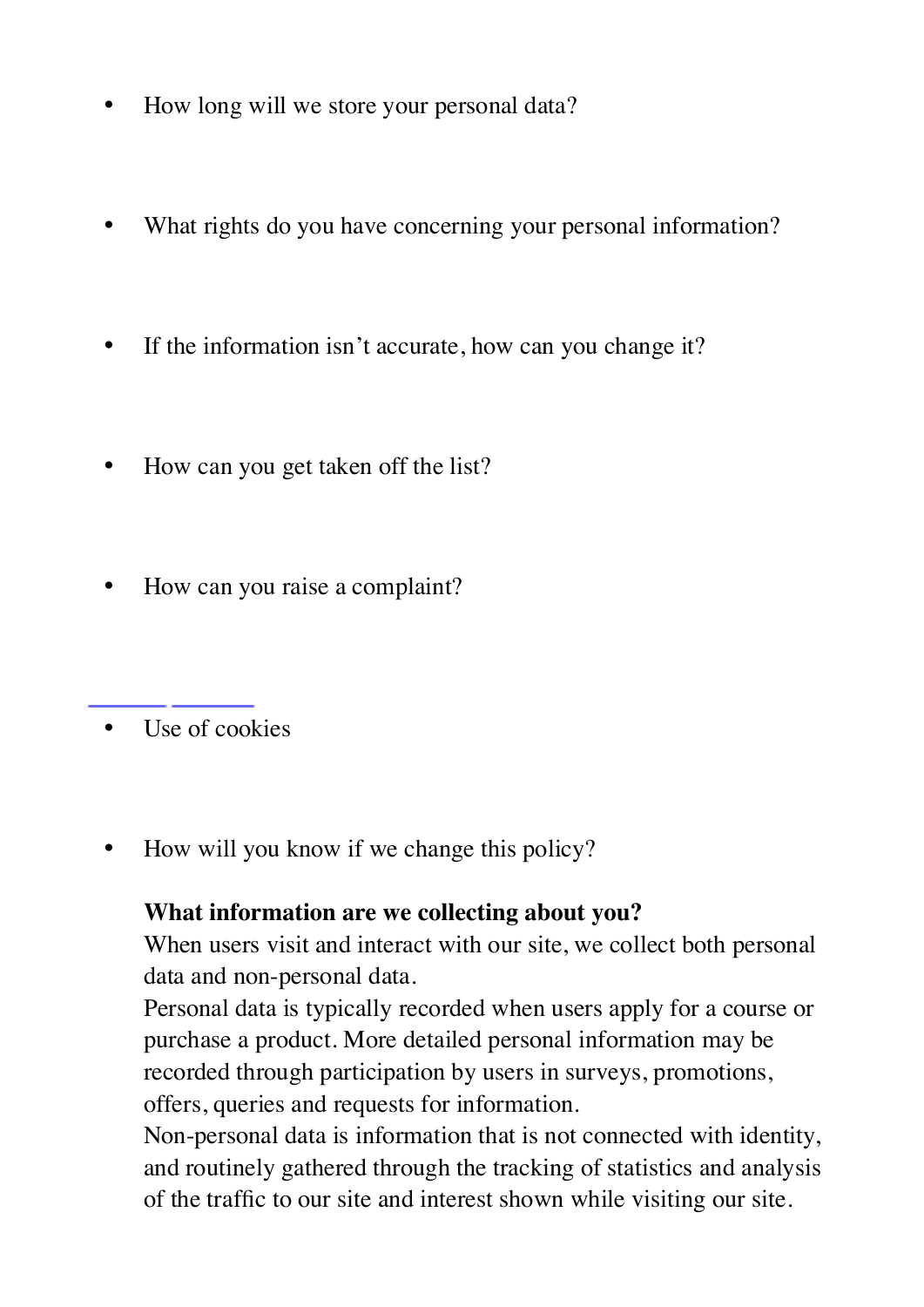Like most companies, we also use cookies to hold data about you which helps your experience as you use the website. First of all we're collecting personal data which is information that identifies you as an individual. This can include all or some of the following, such as:

- First name
- Last name
- Email address
- Profile picture
- Country of residence
- Gender
- Age group

When you take part in one of our promotions, competitions, draws, sign up for a webinar, event or get downloadable free materials related to our courses, we ask for: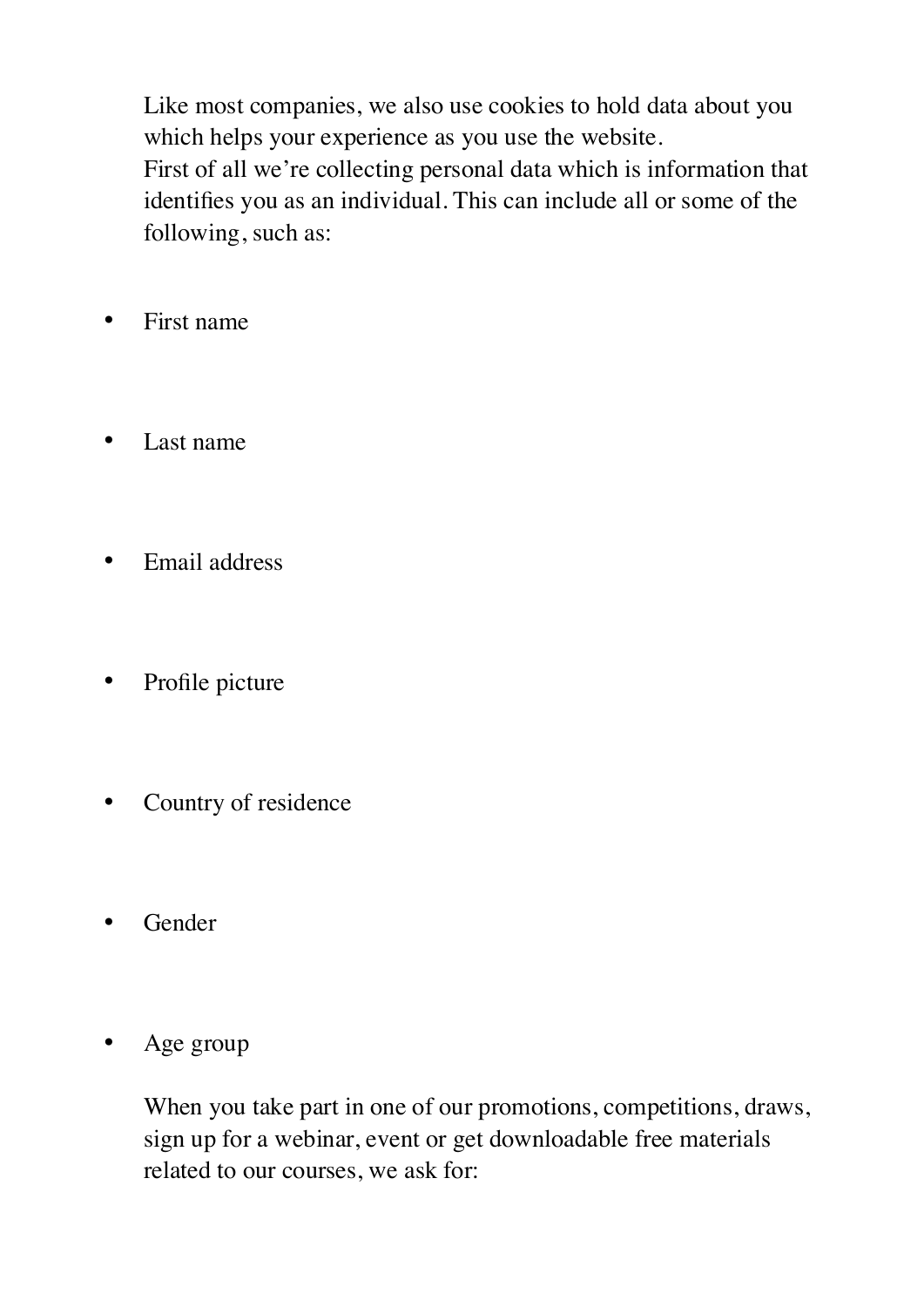- First name
- Email address

When you sign up for a course for the first time, we ask for details such as:

- First Name
- Last Name
- Email address
- Country
- Age Group

If you sign up with the Facebook groups appended to your course then we can access your:

• First name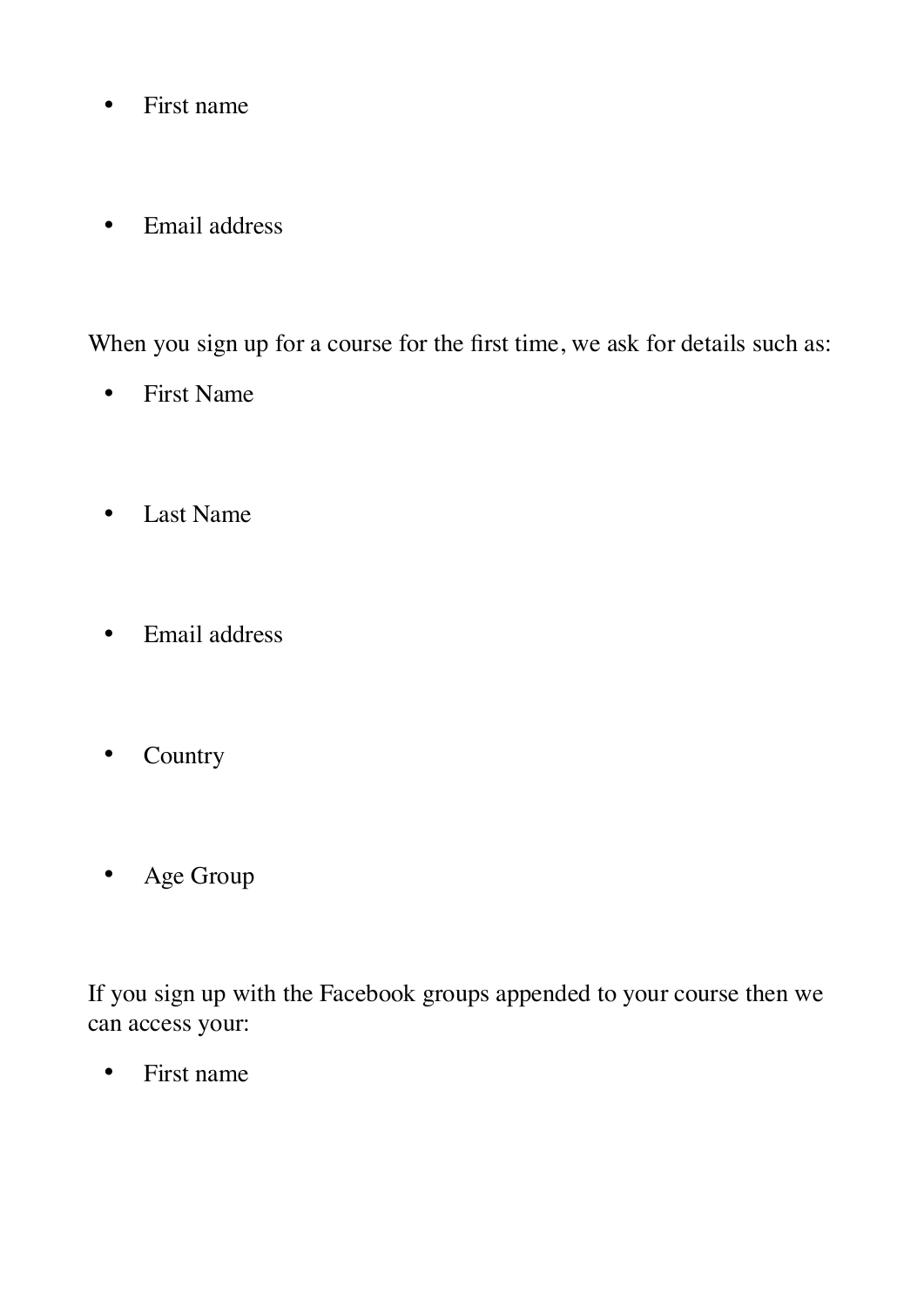- Last name
- Profile picture

When you complete a course and request any hard copy documents:

• Full address

#### **How do we collect this information?**

There are various ways we can get this information:

- Communication Data: This includes any information you send to us, such as through the contact form on our website, email, text, social media messaging, social media posting or any other communication that you send us. We use this information so we can communicate with you, for record keeping and for the establishment, pursuance or defence of legal claims. Our lawful ground for this processing is our legitimate interests which in this case are to reply to communications sent to us, to keep records and to establish, pursue or defend legal claims.
- Customer Data: This includes data relating to any purchases of courses or related services. This information could be your name, title, email address, and purchase details. We process this data to supply the courses, course material and/or services you have purchased and to keep records of such transactions. Our lawful ground for this processing is the performance of a contract between you and us and/or taking steps at your request to enter into such a contract. Once you have completed the course, we may need your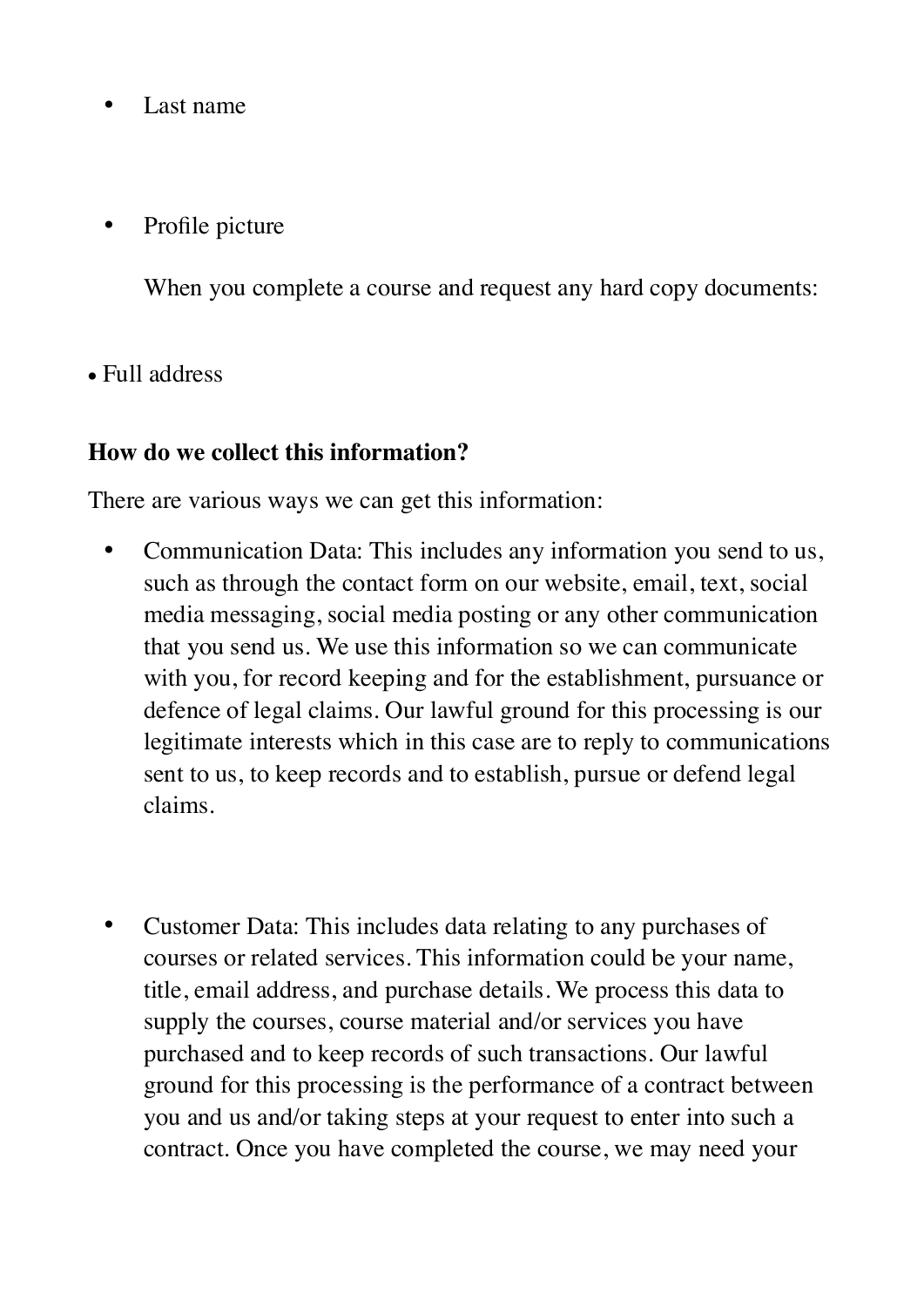billing address or delivery

address to send your certificates to you. We do not keep your bank card details as this is collected by a secure payment gateway, either Paypal or Stripe.

- User Data: This includes data about how you use our website and any online services together with any data that you post for publication on our website or through other online services. We process this data to operate our website and ensure relevant content is provided to you, to ensure the security of our website, to maintain back-ups of our website and/or databases and to enable publication and administration of our website, other online services and business. Our lawful ground for this processing is our legitimate interests which in this case are to enable us to properly administer our website and our business.
- Technical Data: This includes data about your use of our website and online services such as your IP address, your username, details about your browser, length of visit to pages on our website, page views and navigation paths, details about the number of times you use our website, time zone settings and other technology on the devices you use to access our website. The source of this data is from our analytics tracking system. We process this data to analyze your use of our website and other online services, to administer and protect our business and website, to deliver relevant website content and advertisements to you and to understand the effectiveness of our advertising. Our lawful ground for this processing is our legitimate interests which in this case are to enable us to properly administer our website and our business, and to grow our business and to decide our marketing strategy.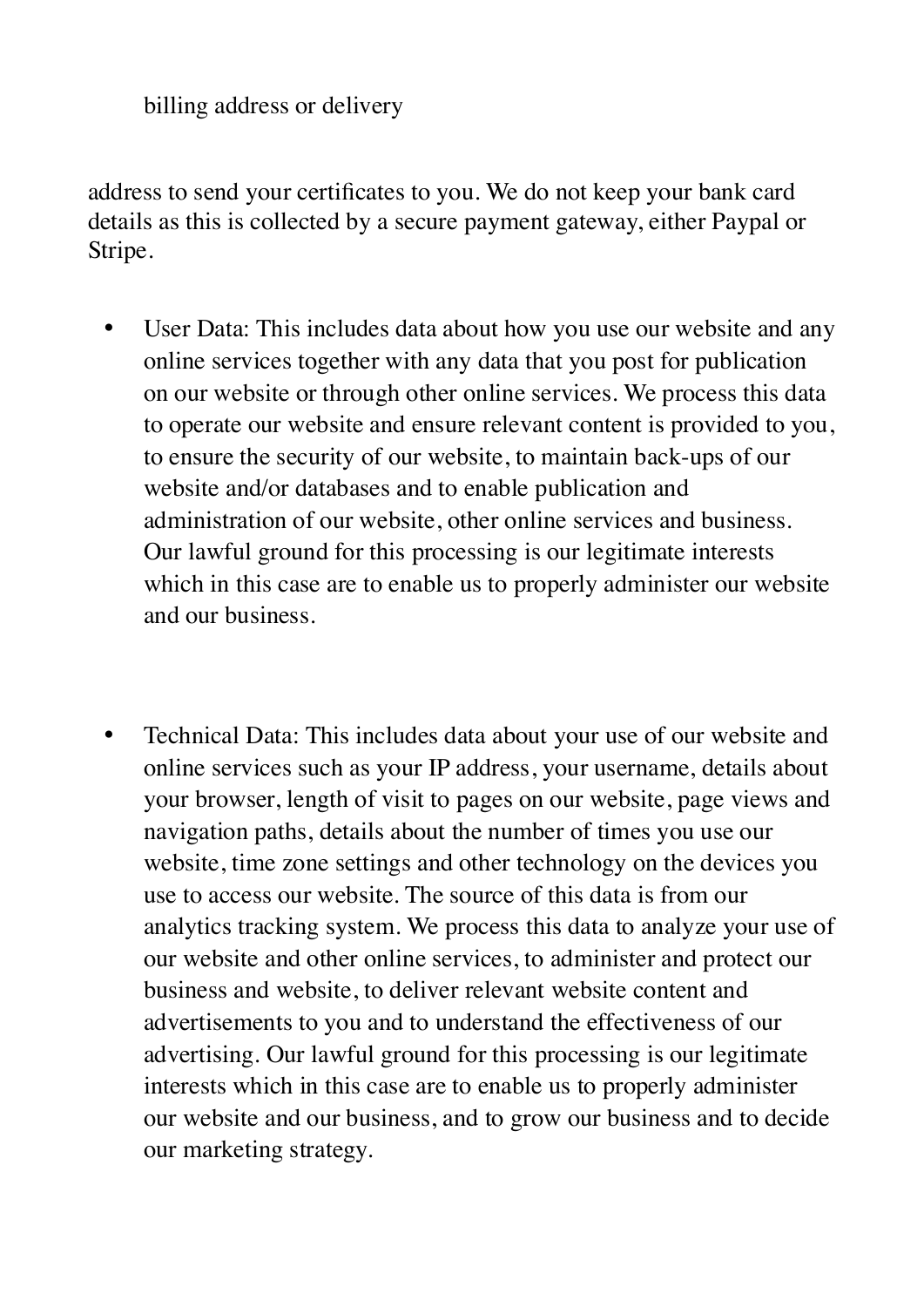- Marketing Data: This includes data about your preferences in receiving marketing from us and your communication preferences. We process this data to enable you to take part in our promotions such as competitions, prize draws and free giveaways, to deliver relevant website content and advertisements to you and measure or understand the effectiveness of this advertising. Our lawful ground for this processing is our legitimate interests which in this case are to study how customers use our products/services, to develop them, to grow our business and to decide our marketing strategy.
- Cookies: We may automatically collect certain data from you as you use our website by using cookies and similar technologies.
- Third Parties: We may receive data from third parties such as search information providers and analytics providers like Google based outside the EU, social media campaigns like Facebook based outside the EU, or providers of technical, payment and delivery services, like data brokers or aggregators. For example, if you elect to connect your social media account to your website account, certain personal information from your social media account will be shared with us, which may include personal information that is part of your profile or your friends' profiles.

### **Why do we want this information?**

Any information collected by us is used for the sole purpose of delivering and improving our services, products, and overall student experience. It helps us to tailor our service to suit you.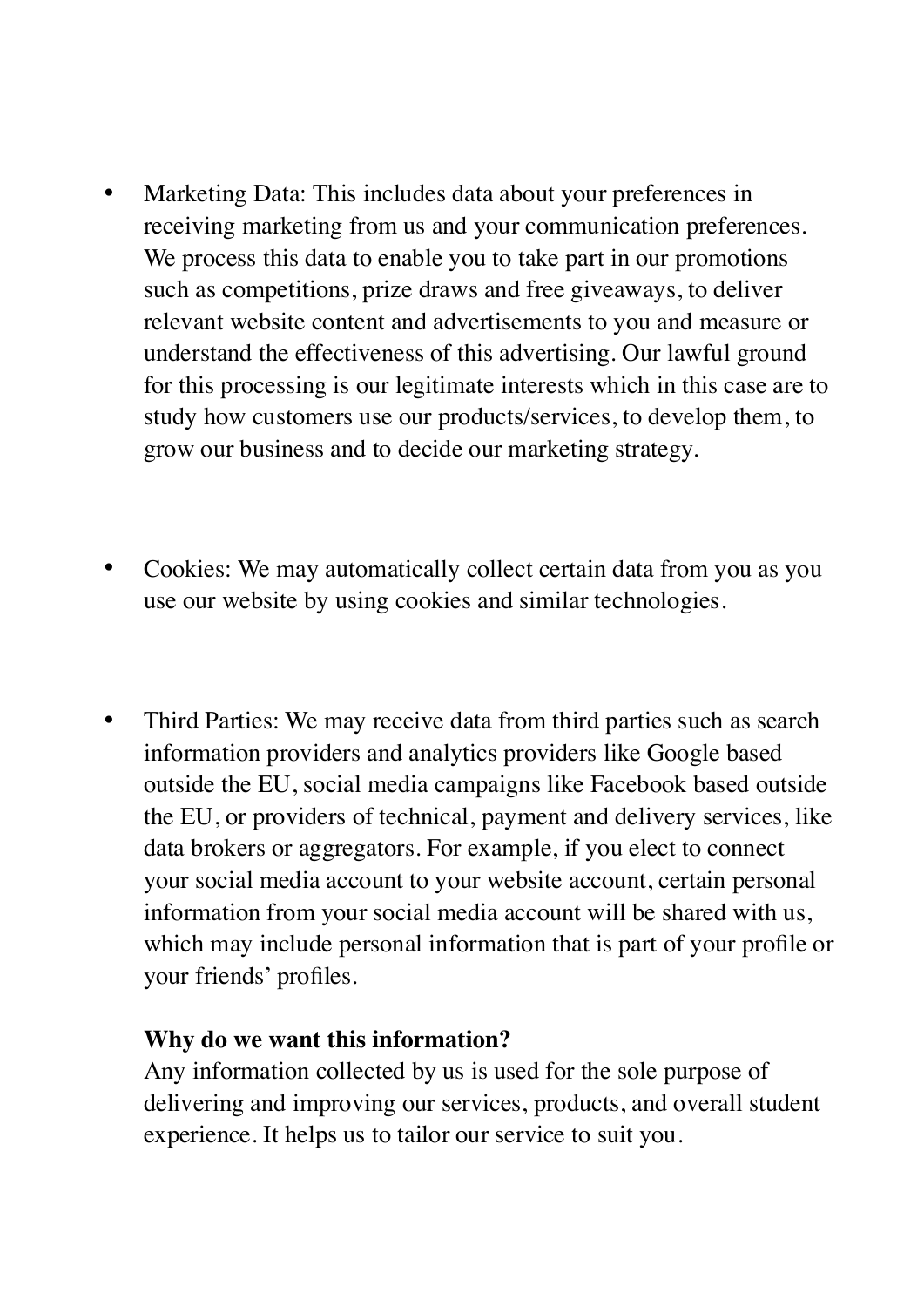We may use Customer Data, User Data, Technical Data and Marketing Data to deliver relevant website content and advertisements to you (including Facebook adverts or other display advertisements) and to measure or understand the effectiveness of the advertising we serve you. Our lawful ground for this processing is legitimate interests which is to grow our business. We may also use such data to send other marketing communications to you. Our lawful ground for this processing is either consent or legitimate interests (namely to grow our business).

We do not collect any Sensitive Data about you. Sensitive data refers to data that includes details about your race or ethnicity, religious or philosophical beliefs, sex life, sexual orientation, political opinions, trade union membership, information about your health and genetic and biometric data. We do not collect any information about criminal convictions and offences.

Where we are required to collect personal data by law, or under the terms of the contract between us and you do not provide us with that data when requested, we may not be able to perform the contract (for example, to deliver courses or other services to you). If you don't provide us with the requested data, we may have to cancel a product or service you have ordered but if we do, we will notify you at the time.

We will only use your personal data for a purpose it was collected for or a reasonably compatible purpose if necessary. For more information on this please email us at info@sungrindfitness.com In case we need to use your details for an unrelated new purpose we will let you know and explain the legal grounds for processing.

We may process your personal data without your knowledge or consent where this is required or permitted by law.

### **How do we use your personal information?**

We use this data so we can send you useful information, such as:

• to complete your purchase by being able to process your payments, have your course or other purchase delivered to you, get in touch with you regarding your purchase and to provide you with related customer service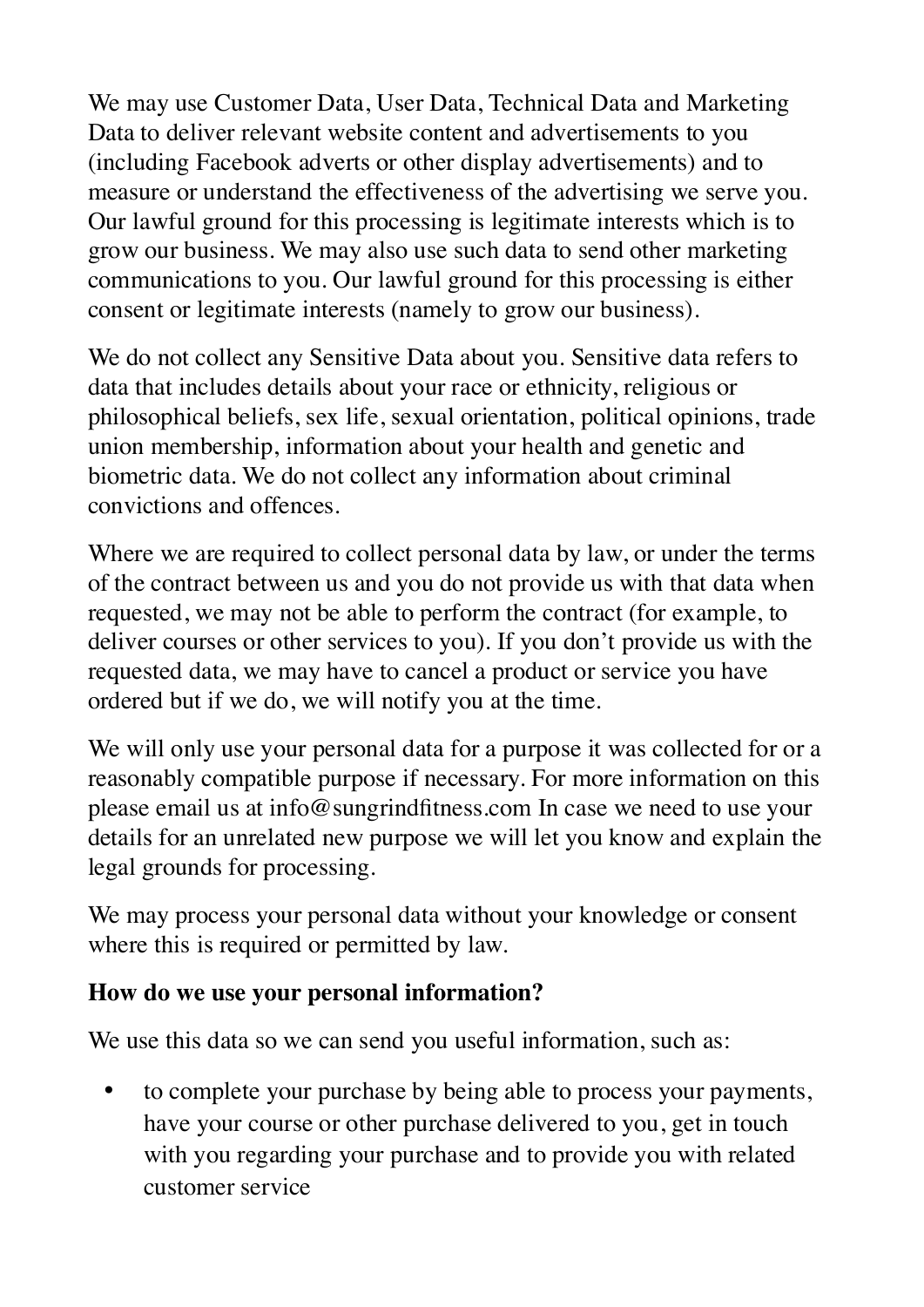- if you are studying or have taken one of our online courses, we can send you details of our other products and services which we think will interest you
- to manage your account that you hold with us
- to allow you to use the full range of features on our website including access to your Virtual Campus
- to send you emails with updates and announcements concerning our courses, promotions and any other news to keep you informed about our services
- to get back in touch with you if we have not heard from you in a while
- to send you advertising/promotional material from any of our affiliates, and from our partners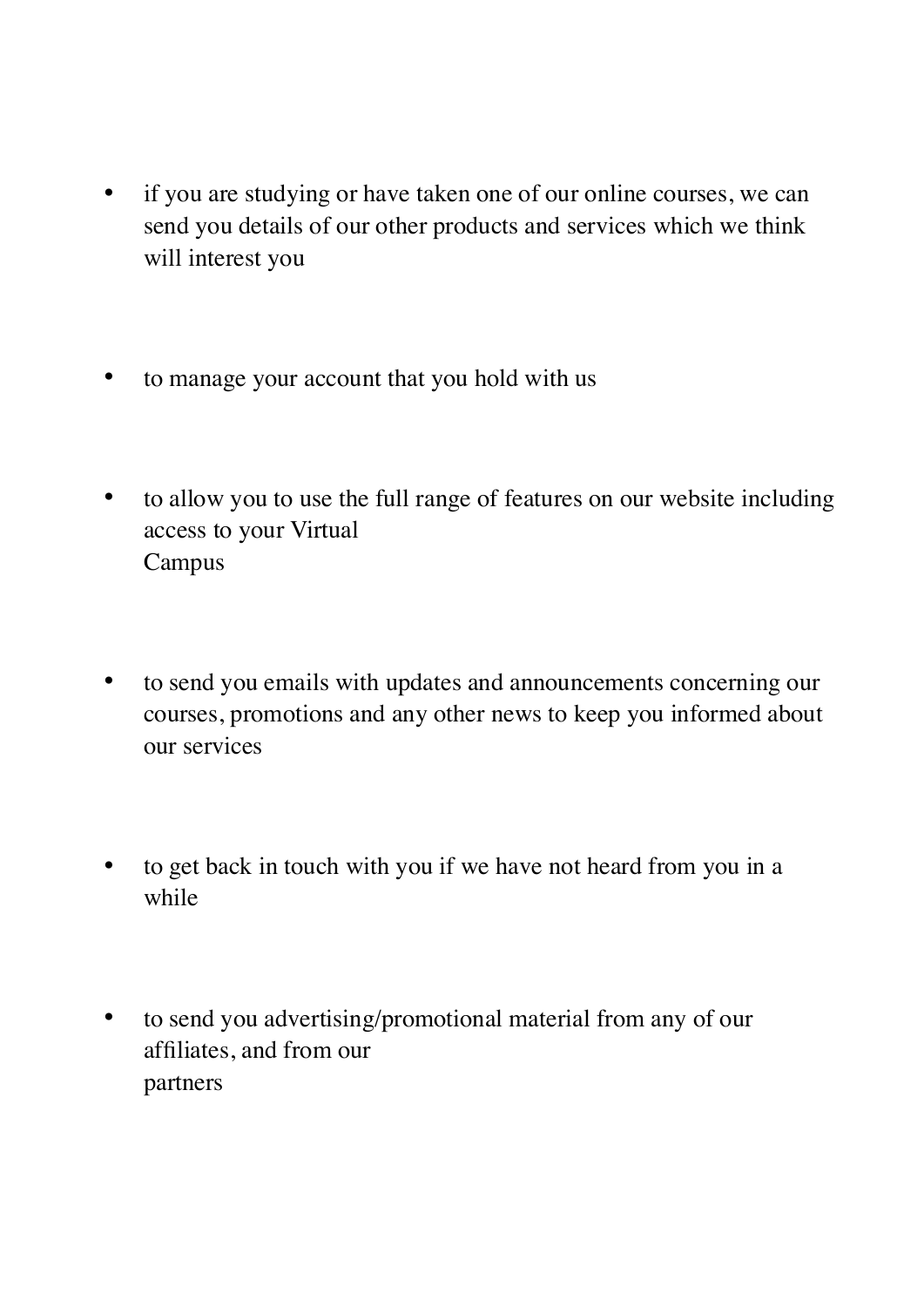- to personalize your experience by presenting products and offers tailored to your individual needs
- to allow you to take part in competitions or other promotions and to administer these activities. Some of these activities have additional rules, which could contain additional information about how we use and disclose your Personal Information, so it is important that you read the additional rules carefully
- to answer any of your questions, comments or requests such as sending you newsletters when you sign up for our emails
- to keep you up-to-date on any information regarding our services and changes to our terms, conditions, and policies
- to permit you to post comments and share information on our social media pages and blogs. Don't forget that any information you disclose through social media is public information and so will be available to other visitors to our pages. Take care what personal information you want to share which is visible to the wider world
- so that you can take part in social sharing, including live social media feeds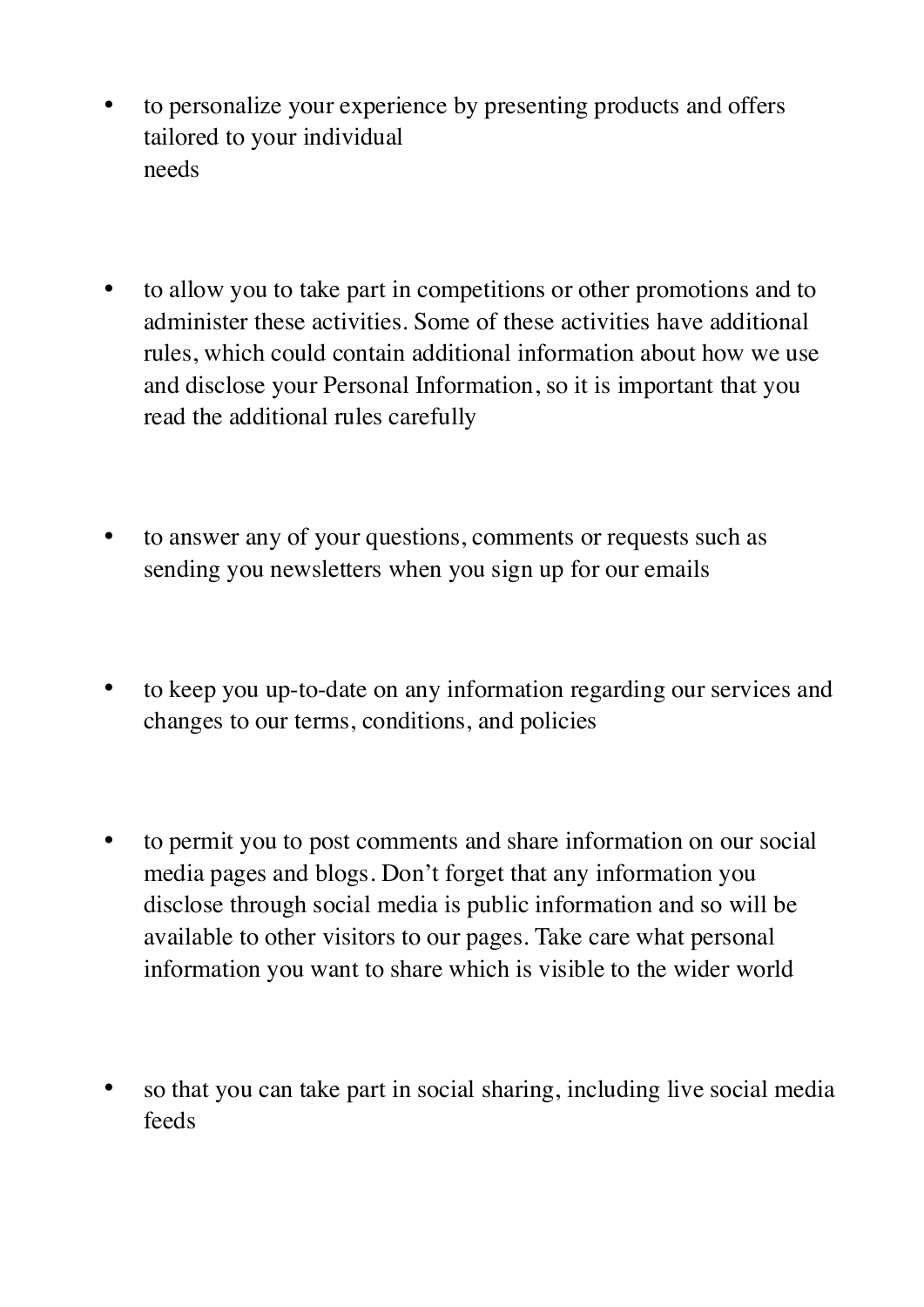- to help us provide a better service for you by analyzing our customers and their needs. We'll use your data for our business purposes so we can develop new courses and related products, enhance our websites, improve our services, identify user trends, see how successful our promotions are, review customer satisfaction and provide the best customer service possible
- as we believe to be necessary or appropriate: (a) under applicable law, including laws outside your country of residence; (b) to comply with legal process; (c) to respond to requests from public and government authorities, including public and government authorities outside your country of residence; (d) to enforce our terms and conditions; (e) to protect our operations or those of any of our affiliates; (f) to protect our rights, privacy, safety or property, and/or that of our affiliates, you or others; and (g) to allow us to pursue available remedies or limit the damages that we may sustain
- we may ask for your feedback in surveys or testimonials to help us provide an even better service for you and for other students to know what people think of our courses. Your name, country, picture and the content of your review (but not your email address or IP address) may be publicly displayed on our website. We will do this based on our legitimate interest in

marketing our products and services. You may ask us to remove your review at any time

### **Do you need to take action to receive information from us?**

If you are based in EU, you will be asked to give us permission to receive our marketing emails: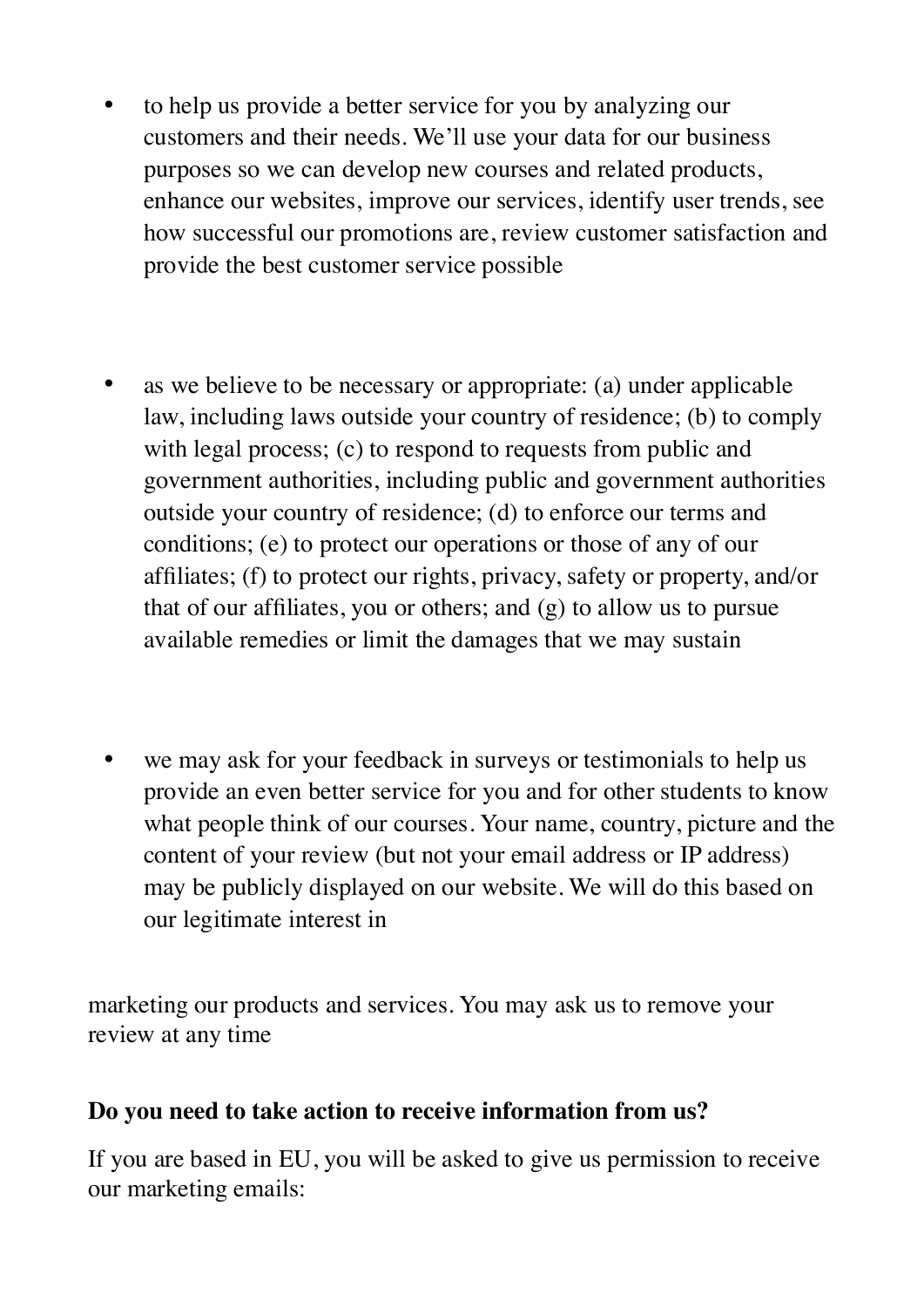- Yes please, I'd love to get emails with offers, site updates, company news and new products
- No thanks, I don't want to know about offers, site updates, company news and new products If you are not based in EU you will be receiving our emails with offers, site updates, company news and new products with the option to opt out at any time. You can withdraw your consent at any time and we will stop sending you the information. You can withdraw the consent by:
- Unsubscribing from the emails (link at the bottom of each email)
- Removing the consent in edit account details inside your student Kajabi personal profile like this

However, you will still be able to receive the following emails or other similar emails even if you haven't given your consent. This is because we believe it is in your legitimate interest as a student of SunGrind Fitness Stafford:

- confirmation email when you register successfully with information on how to access your account
- when you make a purchase, you'll receive an email confirming the sale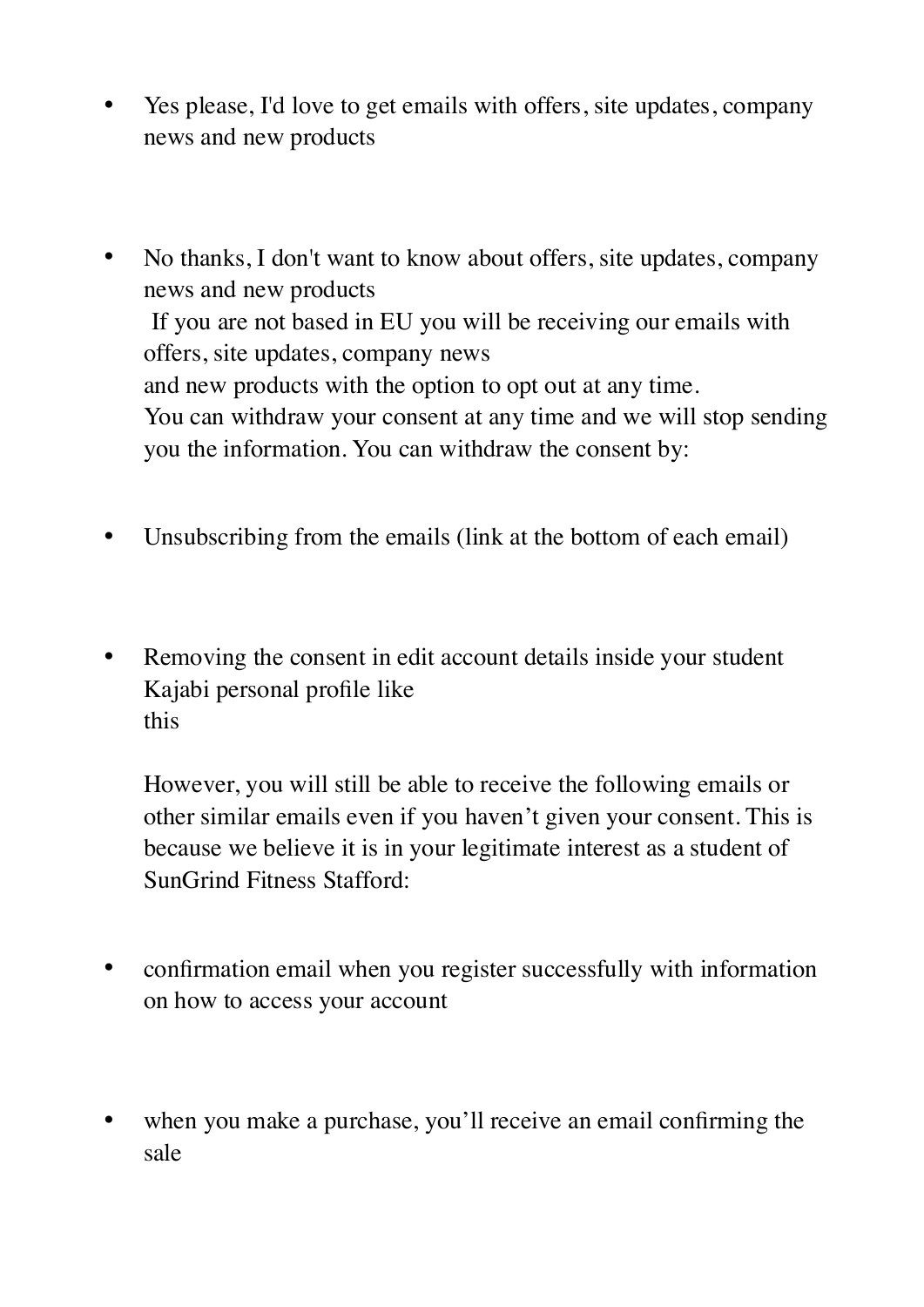- if you've forgotten your password, we'll send an email allowing you to reset it
- if we don't receive a subscription payment, we'll send an email so you can check if there's a problem with the card
- notifications if we have to suspend your account if a payment is not received so you can take action
- alerts that your course is about to expire so you can extend it or complete it before the deadline

If you want to withdraw, even from the emails described above as legitimate consent, you can do so by contacting info@sungrindfitness.com .However, you would still receive the following emails:

- Password reset
- Purchase confirmation

### **Is the information safe?**

We recognise the importance of your security when using our site. We take every prudent step to protect all information you divulge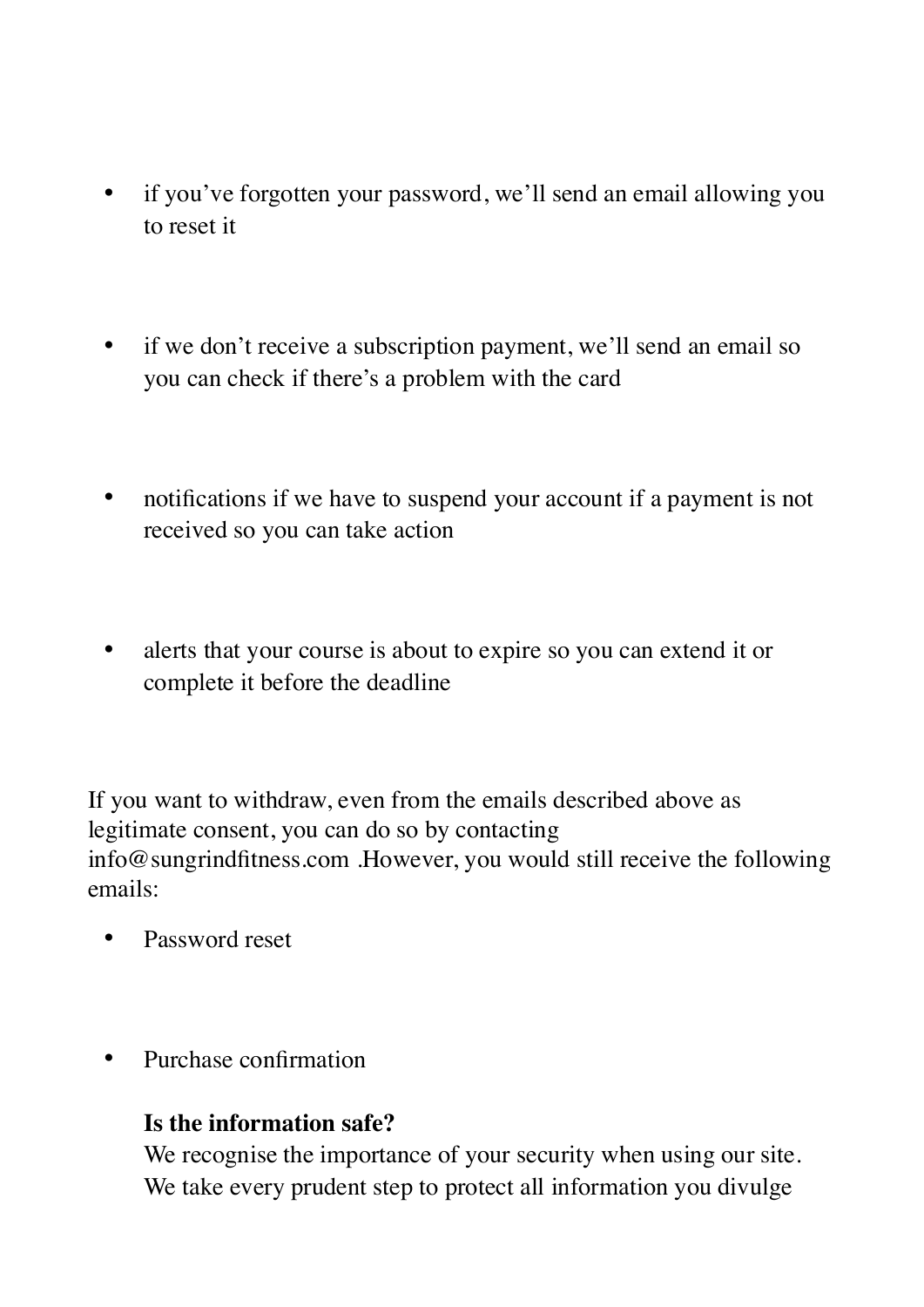when making a payment to us. We do not collect or store any payment details i.e. credit or debit card details. All payment transactions are securely done through Paypal or Stripe, independent payment gateways.

We keep all your personal data confidential - only employees who need to access your account for the purpose of delivering our service to you, have access to them. We do not sell or pass your personal data to any third parties unless we receive specific consent from you to do this (e.g. when you are requesting a hard copy certificate to be posted to you.

We have procedures in place to deal with any suspected personal data breach and will notify you and any applicable regulator of a breach in accordance with the rules set in GDPR (General Data Protection Regulation).

We stored all information on our secure servers. When you register, we will ask you to choose a password which enables you to access the online courses and content. You are responsible for keeping this password confidential. We ask you not to share this password with anyone.

### **Will the data be shared with 3rd parties?**

We do not share your personal data with any third party for their marketing purposes. If we partner with a third party whose offer may be of interest to you, we will contact you and ask for your specific consent to communicate further on that partnership.

We may have to share your personal data with the parties set out below:

- Service providers who provide IT and system administration services
- Service providers who provide marketing, sales and analytics support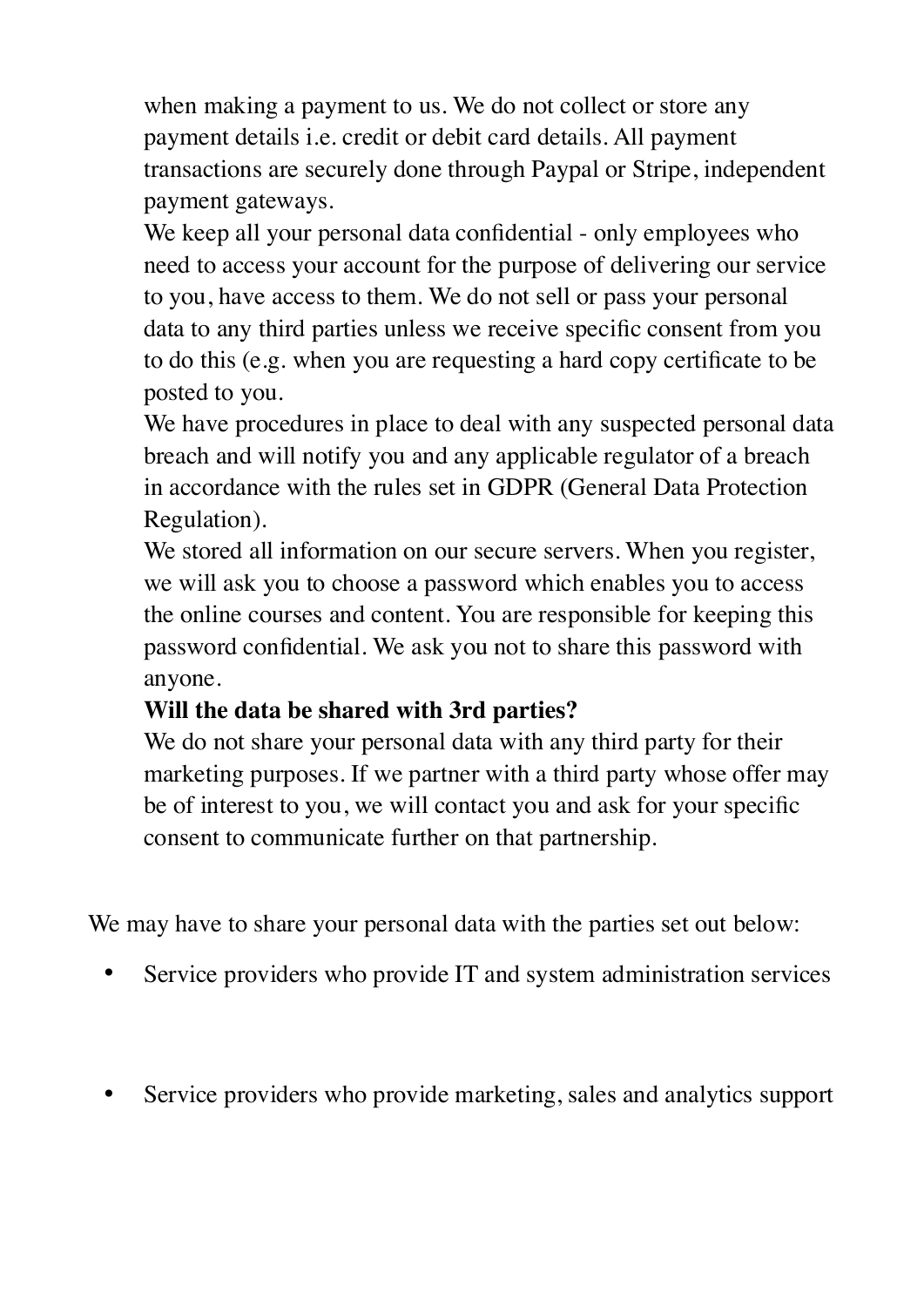- Professional advisers including lawyers, bankers, auditors and insurers
- Government bodies that require us to report processing activities
- Third parties to whom we sell, transfer, or merge parts of our business or our assets

This website may include links to third-party websites, social media networks, plug-ins and applications. Clicking on those links or enabling those connections may allow third parties to collect or share data about you. We do not control these third-party websites and are not responsible for their privacy statements. When you leave our website, we encourage you to read the privacy notice of every website you visit.

We keep all your personal data confidential - only employees who need to access your account for the purpose of delivering our service to you, have access to them. We do not sell or pass your personal data to any third parties unless we receive specific consent from you to do this (e.g. when you are requesting a hard copy certificate to be posted to you.

We require all third parties to whom we transfer your data to respect the security of your personal data and to treat it in accordance with the law. We only allow such third parties to process your personal data for specified purposes and in accordance with our instructions.

### **How long will we store your personal data?**

We will retain your personal data for as long as you have a student account with us. We do not close your account to allow you to access your certificate and/or course materials.

We are also obliged to keep some of your personal data for the purposes of satisfying any legal, tax, accounting, or reporting requirements.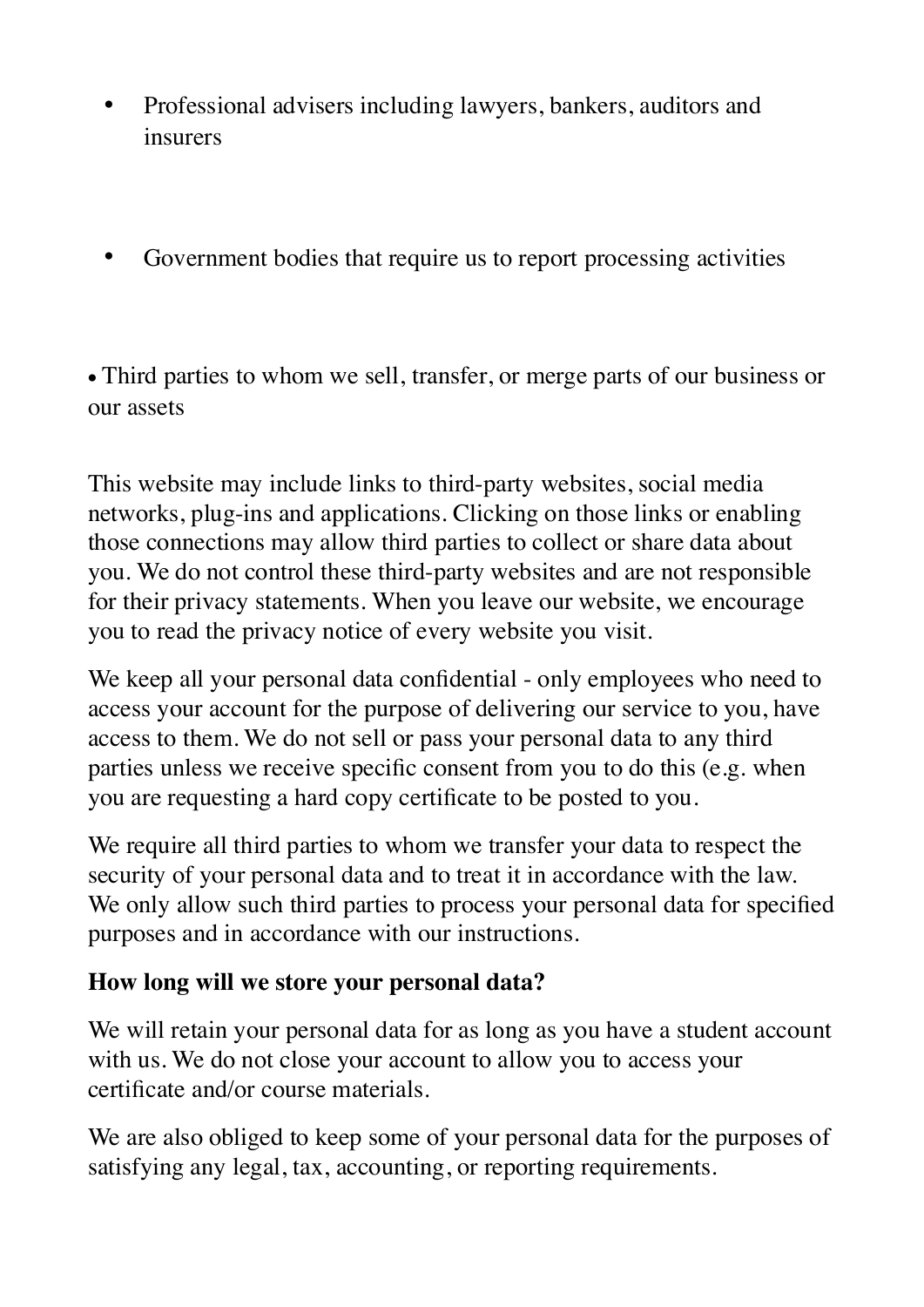In some circumstances we may use your personal data anonymously for research or statistical purposes in which case we may use this information indefinitely without further notice to you.

### **What rights do you have concerning your personal information?**

By law, you can ask us what information we hold about you, and you can ask us to correct it if it is inaccurate. If we have asked for your consent to process your personal data, you may withdraw that consent at any time.

If we are processing your personal data for reasons of consent or to fulfil a contract, you can ask us to give you a copy of the information in a machine-readable format so that you can transfer it to another provider.

If we are processing your personal data for reasons of consent or legitimate interest, you can request that your data be erased.

You can see more about these rights at: https://ico.org.uk/for-organisations/ guide-to-the-general- data-protection-regulation-gdpr/individual-rights/

If you wish to exercise any of the rights set out above, please email us at info@sungrindfitness.com You will not have to pay a fee to access your personal data (or to exercise any of the other rights).

You can edit your personal details via your profile page whenever you wish.

### **If the information isn't accurate, how can you change it?**

It is very important that the information we hold about you is accurate and up-to-date. If your personal information changes, you can login to the website and edit your profile or email us at info@sungrindfitness.com

We may need to request specific information from you to help us confirm your identity and ensure your right to access your personal data (or to exercise any of your other rights). This is a security measure to ensure that personal data is not disclosed to any person who has no right to receive it. We may also contact you to ask you for further information in relation to your request to speed up our response.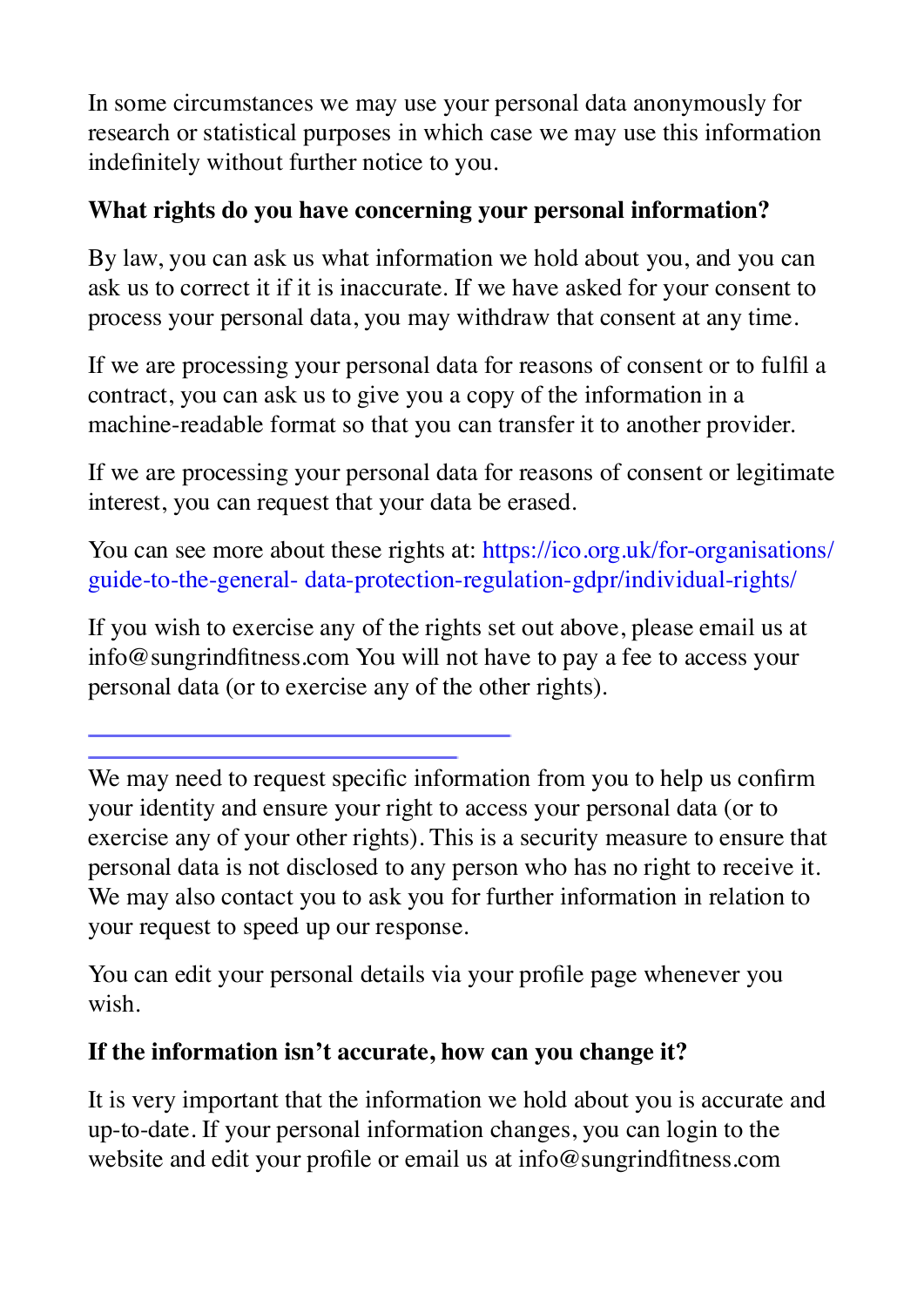### **How can you get taken off the mailing list?**

You can ask us to stop sending you marketing messages at any time by logging into the website and updating your preferences under your account details OR by following the unsubscribe link on any marketing messages sent to you OR by emailing us at info@sungrindfitness.com at any time.

### **How can you raise a complaint?**

If you have any queries or are unsure about any aspect of how we collect and use your data, we're happy to help you. Please get in touch with us at info@sungrindfitness.com so we can resolve any issues you have. You have the right to complain to your local supervisory authority but please contact us first so we can resolve the matter quickly and satisfactorily.

### **Use of cookies**

When you use our website to browse our products and services and view the information we make available, a number of cookies are used to allow the website to function, to collect useful information about visitors and to help make your user experience better.

You can set your browser to refuse all or some browser cookies, or to alert you when websites set or access cookies. If you disable or refuse cookies, please note that some parts of this website may become inaccessible or not function properly

### **Contact Details**

If you would like any additional information about brand name privacy or security policies, email info@sungrindfitness

### **How will I know if you change this policy?**

We update our Privacy Policy from time to time. If we make any material changes, we'll let you know by email or post a notification on our website. The revised policy will supersede all previous policies. For that reason, we encourage you to review our Privacy Policy regularly. We will update the date of this document each time it is changed.

Data Protection: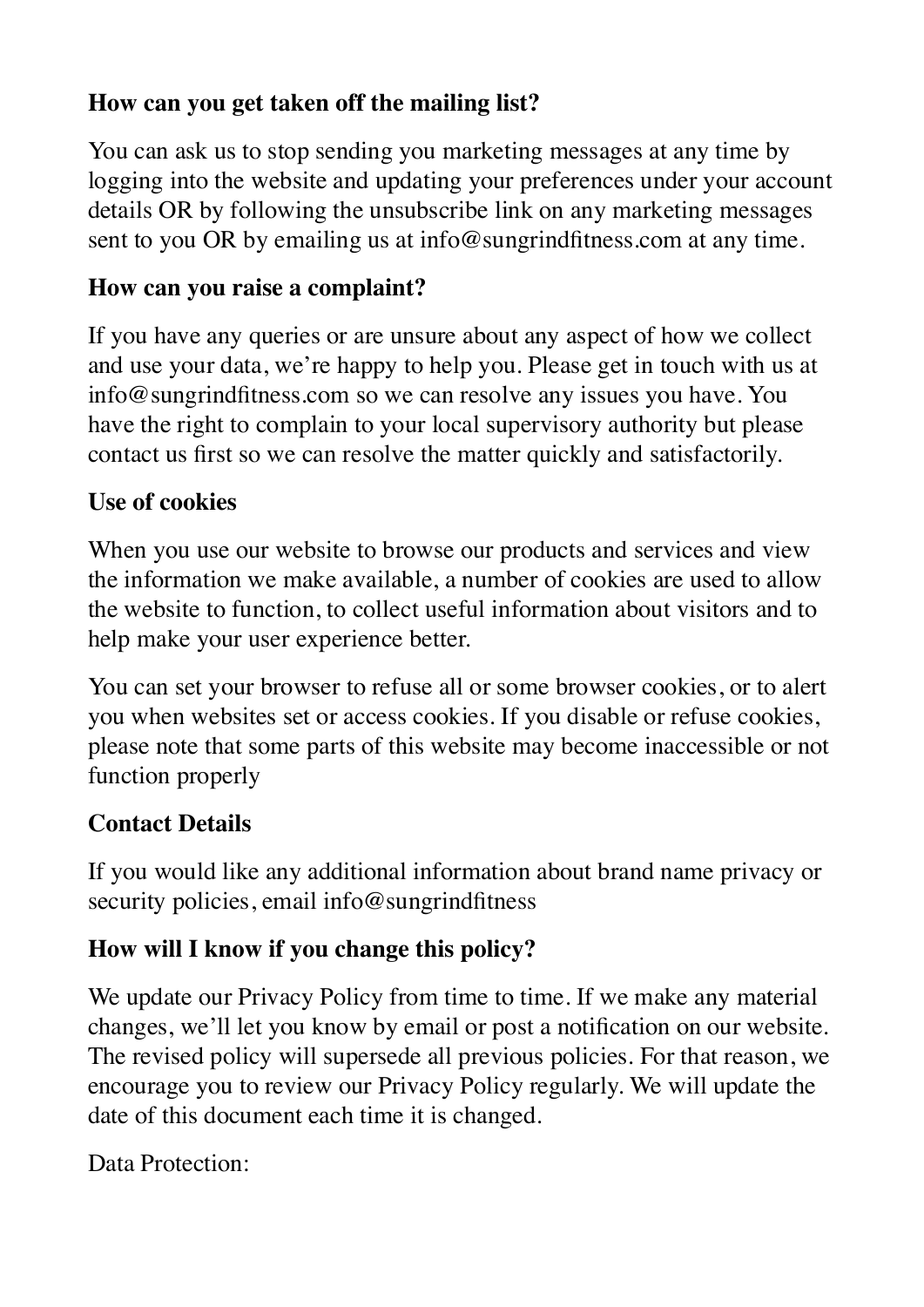### **Data protection Introduction**

SunGrind Fitnessstaffordfitness.com is committed to providing a superior learning experience for everyone we work with. We know that our users' are committed to their success and we are equally committed to ensuring that each interaction that someone has with our content is optimised for maximum educational potential. To enable us to do this, SunGrind Fitnessstaffordfitness.com needs to gather and use certain information about individuals.

Individuals who we gather information about includes customers, affiliates, business contacts, employees, and other people the organisation has a relationship with or may need to contact.

This policy describes how this personal data is collected, handled, and stored to meet the company's data protection standards — and to comply with the law.

## **Why This Policy Exists**

This data protection policy ensures SunGrind Fitnessstaffordfitness.com:

- Complies with data protection law and follows industry best practices
- Protects the rights of staff, customers, affiliates, and partners
- Is open about how it stores and processes individuals' data
- Protects itself from the risks of a data breach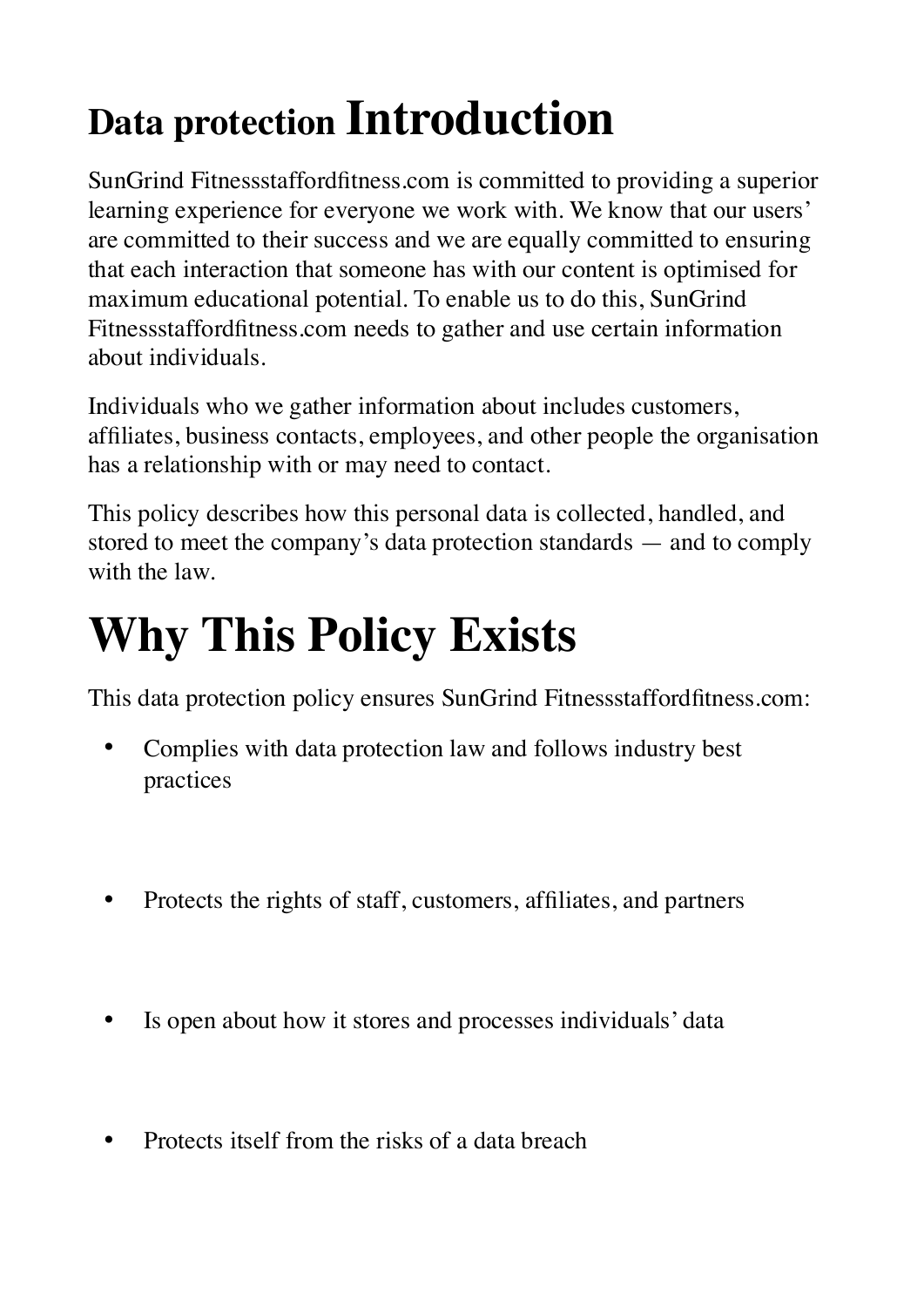## **EU General Data Protection Regulation (GDPR) Protection Law**

The GDPR (General Data Protection Regulation) protection law describes how organizations who conduct business with individuals or entities located in EU (European Union) nations — including SunGrind Fitnessstaffordfitness.com — must collect, handle, and store personal information.

These rules apply regardless of whether data is stored electronically, on paper, or in any other manner.

To comply with the law, personal information must be collected and used fairly, stored safely, and not disclosed unlawfully.

The EU GDPR is underpinned by eight core principles. These state that personal data must:

- 1. Be processed fairly and lawfully
- 2. Be obtained only for specific, lawful purposes
- 3. Be adequate, relevant, and not excessive
- 4. Be accurate and kept up to date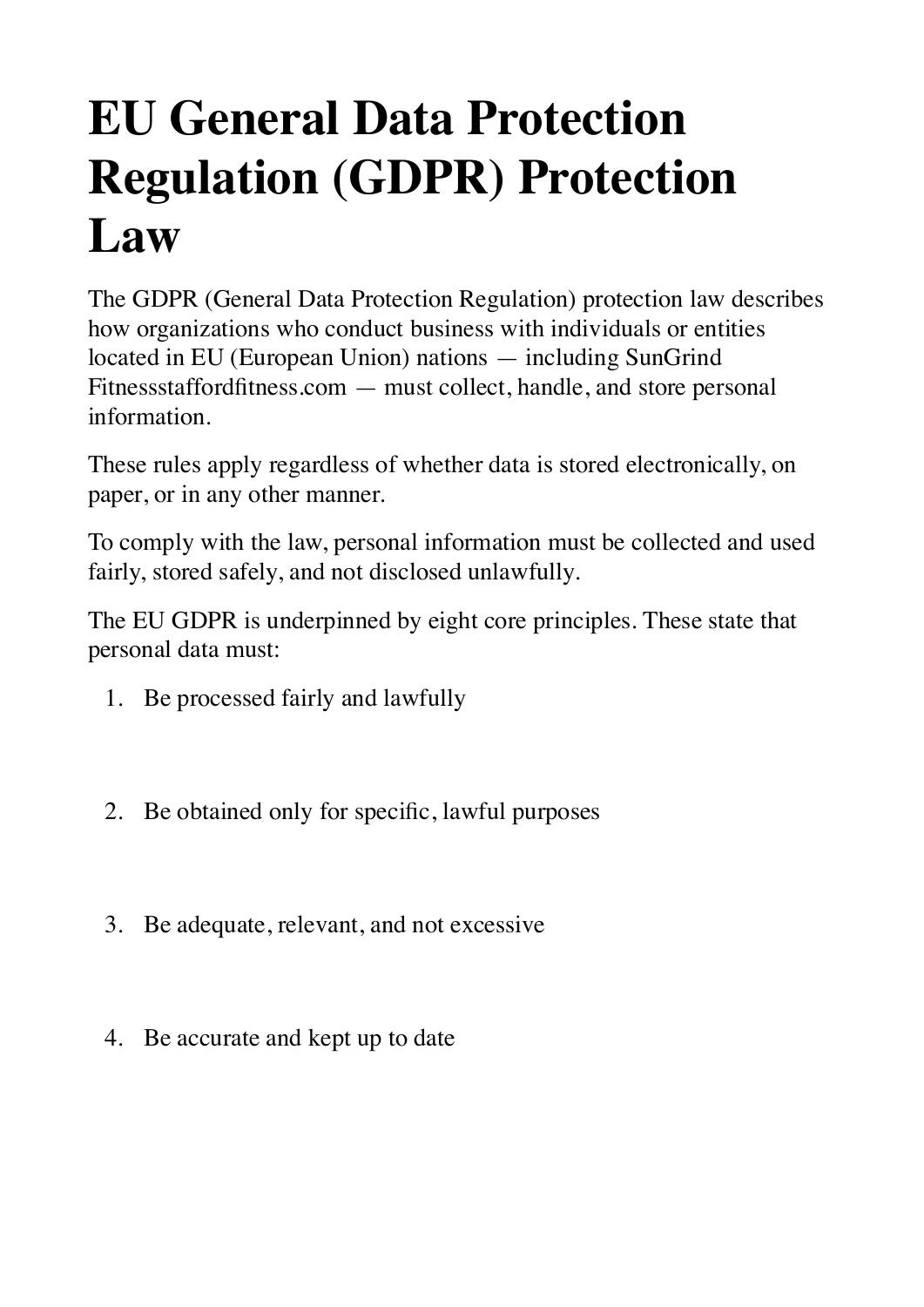- 5. Not be held for any longer than necessary
- 6. Processed in accordance with the rights of data subjects
- 7. Be protected in appropriate ways
- 8. Not be transferred outside the European Economic Area (EEA), unless that country or territory also ensures an adequate level of protection

### **1. Policy Statement**

Every day our business will receive, use, and store personal information about our customers, affiliates, partners, and colleagues. It is important that this information is handled lawfully and appropriately, in line with the requirements of the Data Protection Act 2018 and the General Data Protection Regulation (collectively referred to as the 'Data Protection Requirements').

We take our data protection duties seriously, because we respect the trust that is being placed in us to use personal information appropriately and responsibly.

### **2. About This Policy**

This policy and any other documents referred to in it, sets out the basis on which we will process any personal data that we collect or process. This policy does not form part of any employee's contract of employment and may be amended at any time.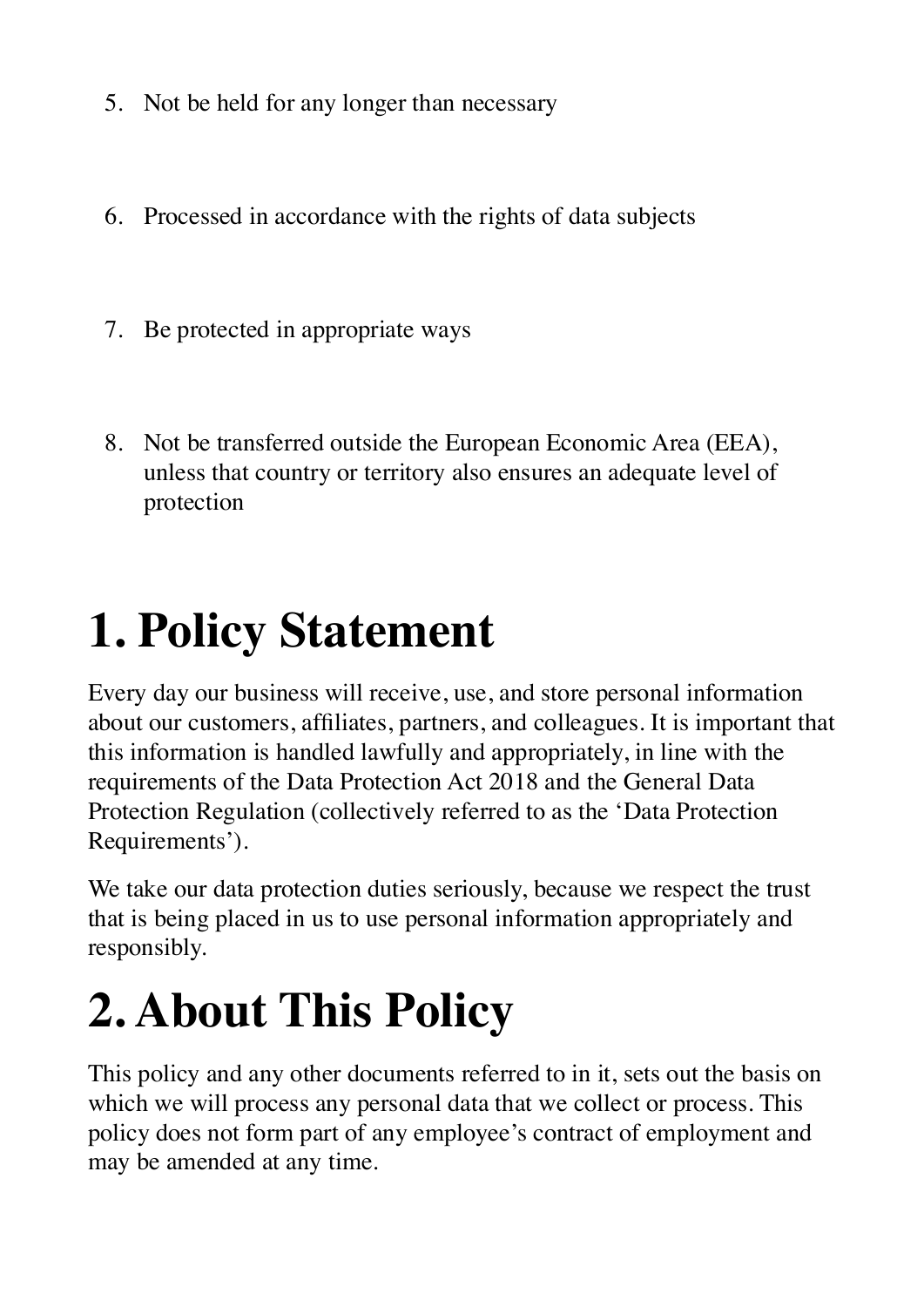The company as a whole is responsible for ensuring compliance with the Data Protection Requirements and with this policy. Any questions about the operation of this policy or any concerns that the policy has not been followed should be referred in the first instance to the Data Protection Officer.

## **3. What is Personal Data?**

Personal data is defined as data, (whether stored electronically or paper based) relating to a living individual who can be identified directly or indirectly from that data, (or from that data and other information in our possession).

Processing is any activity that involves use of personal data. It includes obtaining, recording, or holding the data, organizing, amending, retrieving, using, disclosing, erasing, or destroying it. Processing also includes transferring personal data to third parties under privacy control conditions.

Sensitive personal data includes contact info, address, session activity on the platform, IP location etc. Sensitive personal data can only be processed under strict conditions, and used for express purpose that it was collected for.

## **4. Data Protection Principles**

Anyone processing personal data, must ensure that data is:

- 1. Processed fairly, lawfully and in a transparent manner.
- 2. Collected for specified, explicit, and legitimate purposes and any further processing is completed for a compatible purpose.
- 3. Adequate, relevant and limited to what is necessary for the intended purposes.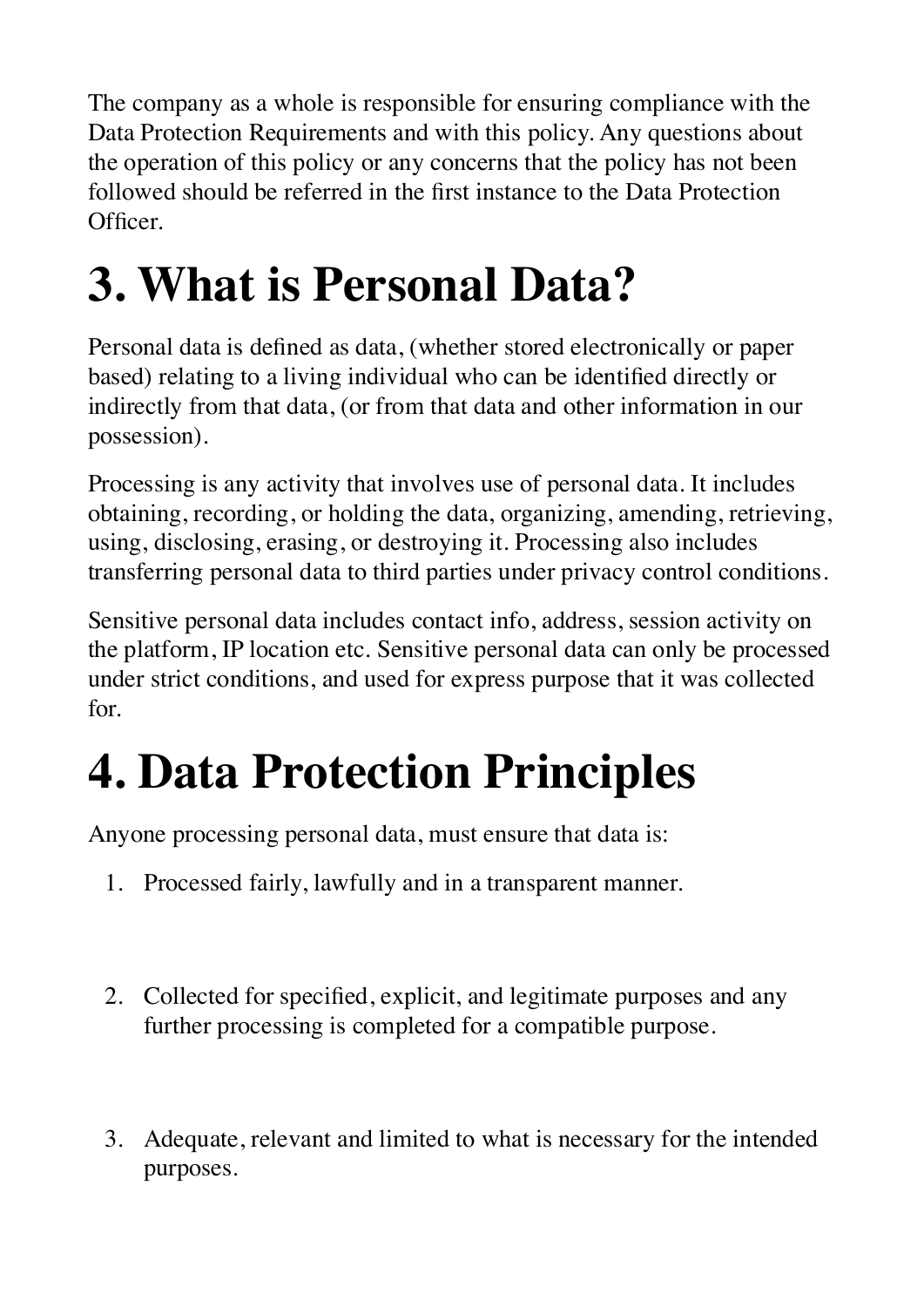- 4. Accurate and where necessary, kept up to date.
- 5. Kept in a form which permits identification for no longer than necessary for the intended purposes.
- 6. Processed in line with the individual's rights and in a manner that ensures appropriate security of the personal data, including protection against unauthorised or unlawful processing and against accidental loss, destruction, or damage, using appropriate technical

or organisational measures.

7. Not transferred to people or organisations situated in countries without adequate protection

and without firstly having advised the individual.

### **5. Fair and Lawful Processing**

The Data Protection Requirements are not intended to prevent the processing of personal data, but to ensure that it is done fairly and without adversely affecting the rights of the individual.

In accordance with the General Data Protection Regulation (GDPR), we will only process personal data where it is required for a lawful purpose. The lawful purposes include (amongst others): whether the individual has given their consent, the processing is necessary for performing a contract with the individual, for compliance with a legal obligation, or for the legitimate interest of the business. When sensitive personal data is being processed, additional conditions must be met.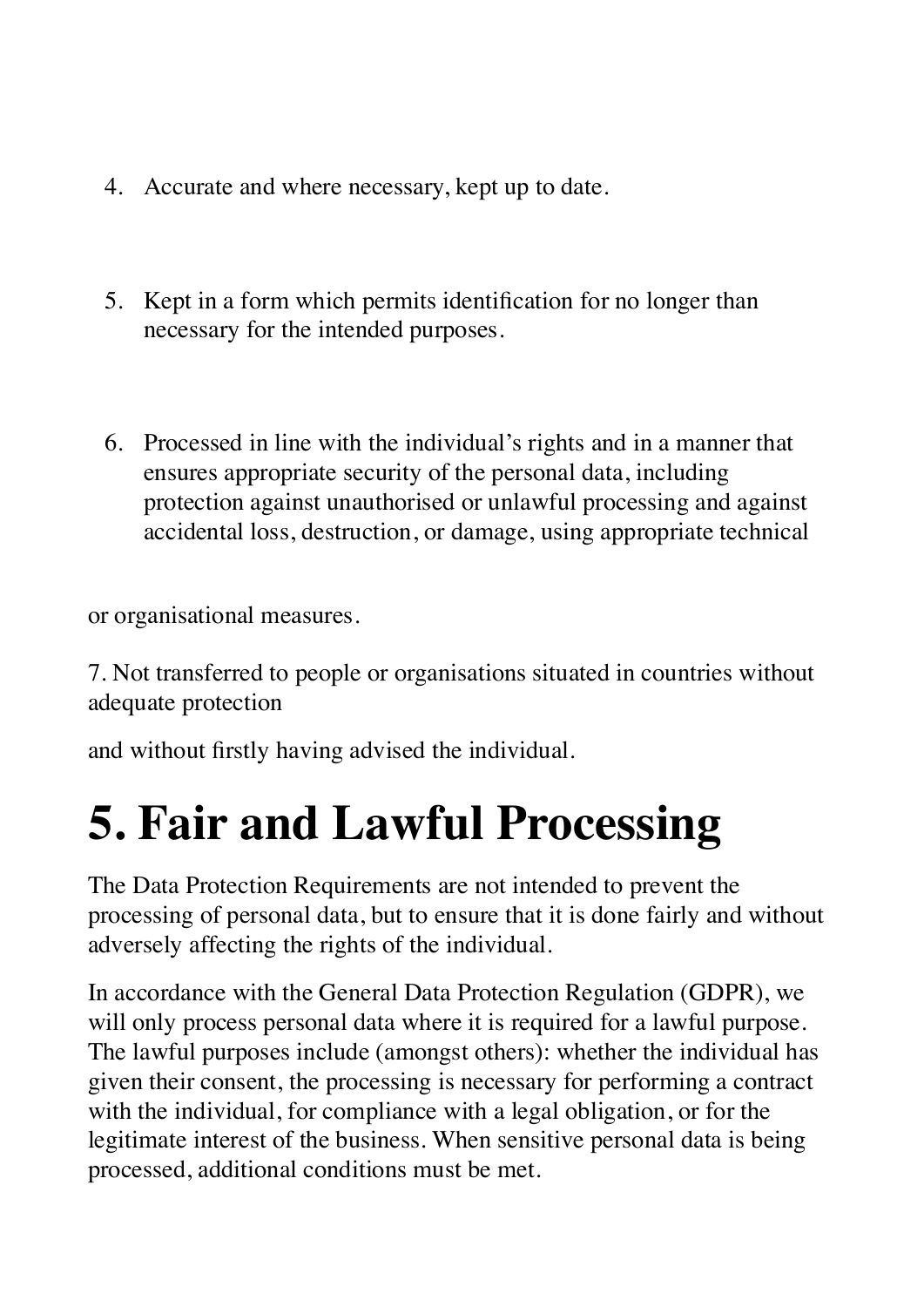### 1. Collection of Information

We receive and store information about you such as:

Information you provide us: We collect information you provide to us which includes: your name, email address, address or postal code, payment method, and telephone number. We collect this information in a number of ways, including manual entry while you are using our service, interact with our customer service, participate in surveys or marketing promotions, provide reviews or ratings, taste preferences, set preferences in Your Profile/ Account, or otherwise provide information to us through our service or elsewhere.

Information we collect automatically: We collect information regarding you and your use of our service, your interactions with us and our advertising, as well as information regarding your computer or other device used to access our service.

This information includes:

- Your activity on our platform such as course progress and search queries
- Details regarding your interactions with customer service such as the date, time and reason for contacting us
- Transcripts of any chat conversations that you initiate on our platforms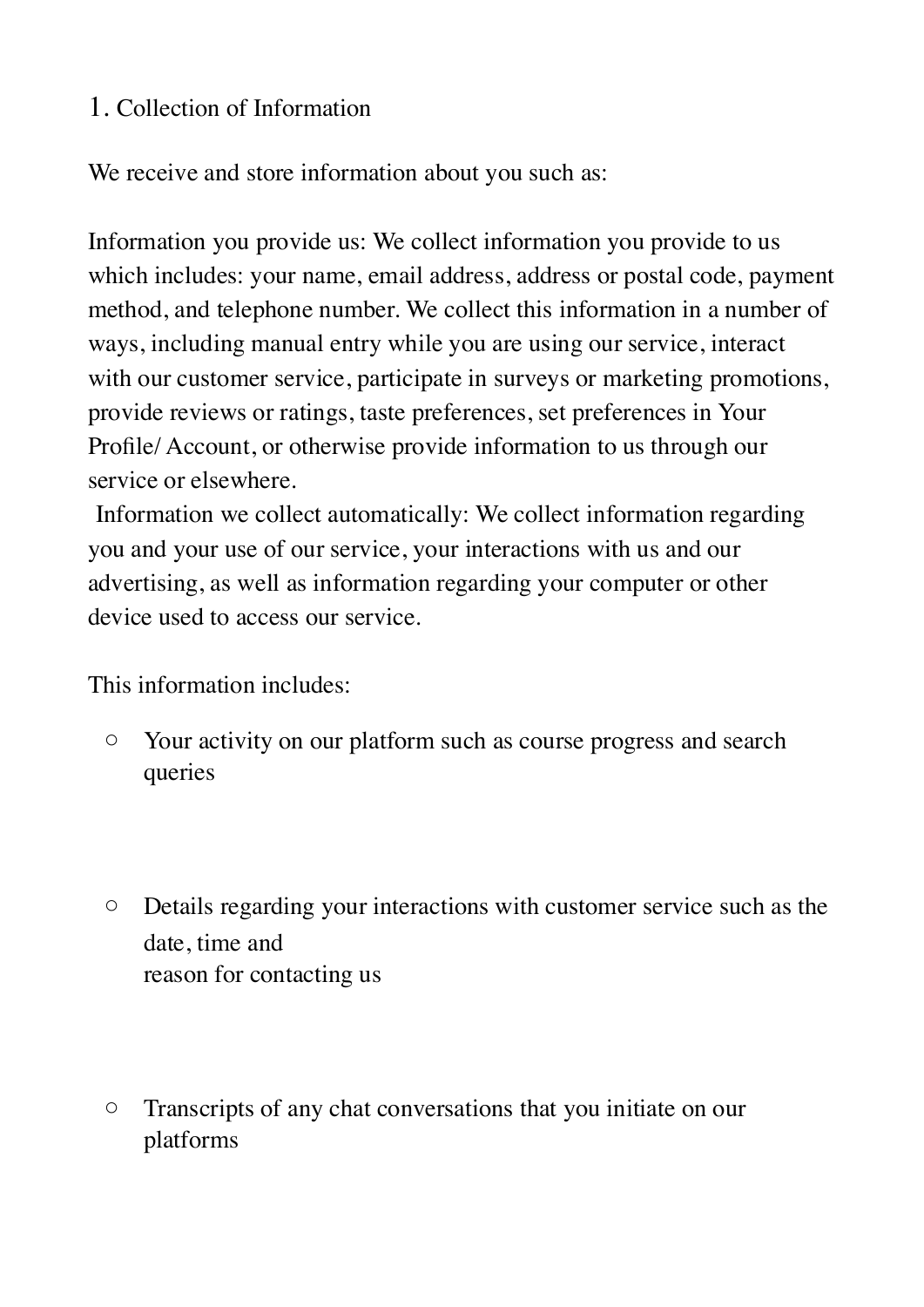- In the event that you initiate phone support, your phone number
- Device IDs or unique identifiers, device and software characteristics (such as type and configuration)
- Connection information, statistics on page views, referral URLs, IP address, and standard web log information

- 2. See our Privacy Policy for more details.
- 3. Use of Information

We use the information we collect to provide, analyse, administer, enhance, and personalise our services and marketing efforts, to process your registration, your orders, your payments, and your communication on these and other topics.

<sup>◦</sup> Information collected via the use of cookies, web beacons and other technologies, including ad data (such as information on impressions delivered to a cookie, the site URL where the impression was delivered, as well as the date and time).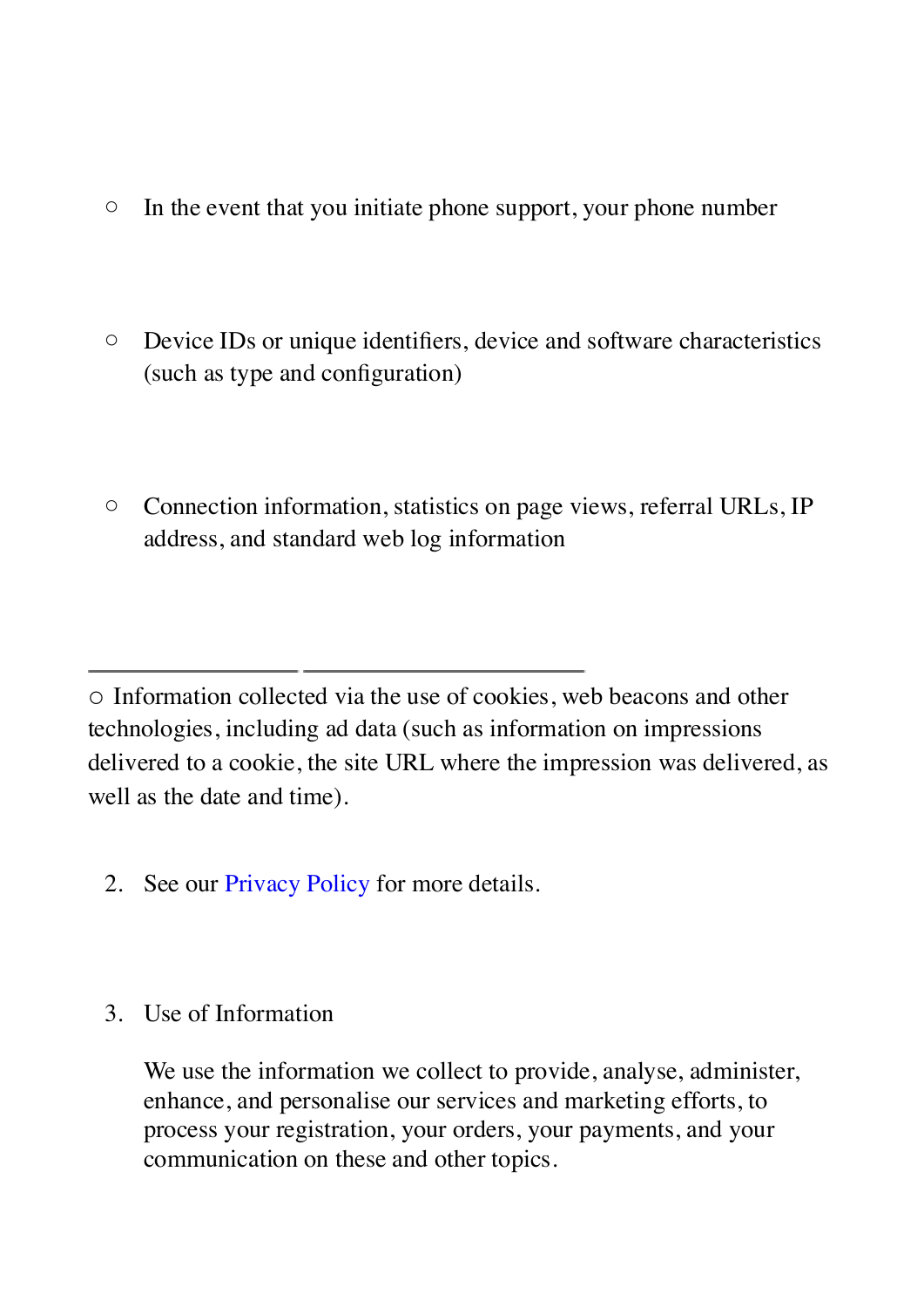Our primary aim is always to enhance the user experience. We do so in several ways using the data that we collect, but a few examples are: determining your general platform usage, required action item completions, login details, etc. which then helps us know what difficulties the you're facing within the platform, with which can then use to take action to minimize the effort on your end. We collect other information, such as most visited links on our website, which then help us conclude what content was most watched, enabling us to create additional content geared toward our users' needs and personal preferences.

## **6. Processing for Limited Purposes**

In the course of our business, we may collect and process personal data, which may include data that we receive directly from a data subject and data we receive from other sources including location data, business partners, and subcontractors who work technical, payment and delivery services, credit reference agencies, and other capacities.

We will only process personal data for the specific purposes or for any other purposes specifically permitted by the Data Protection Requirements. We will notify those purposes to the data subject when we first collect the data or as soon as possible thereafter.

## **7. Notifying Individuals**

If we collect personal data directly from an individual, we will inform them about:

1. The purpose or purposes for which we intend to process that personal data, as well as the legal basis for the processing.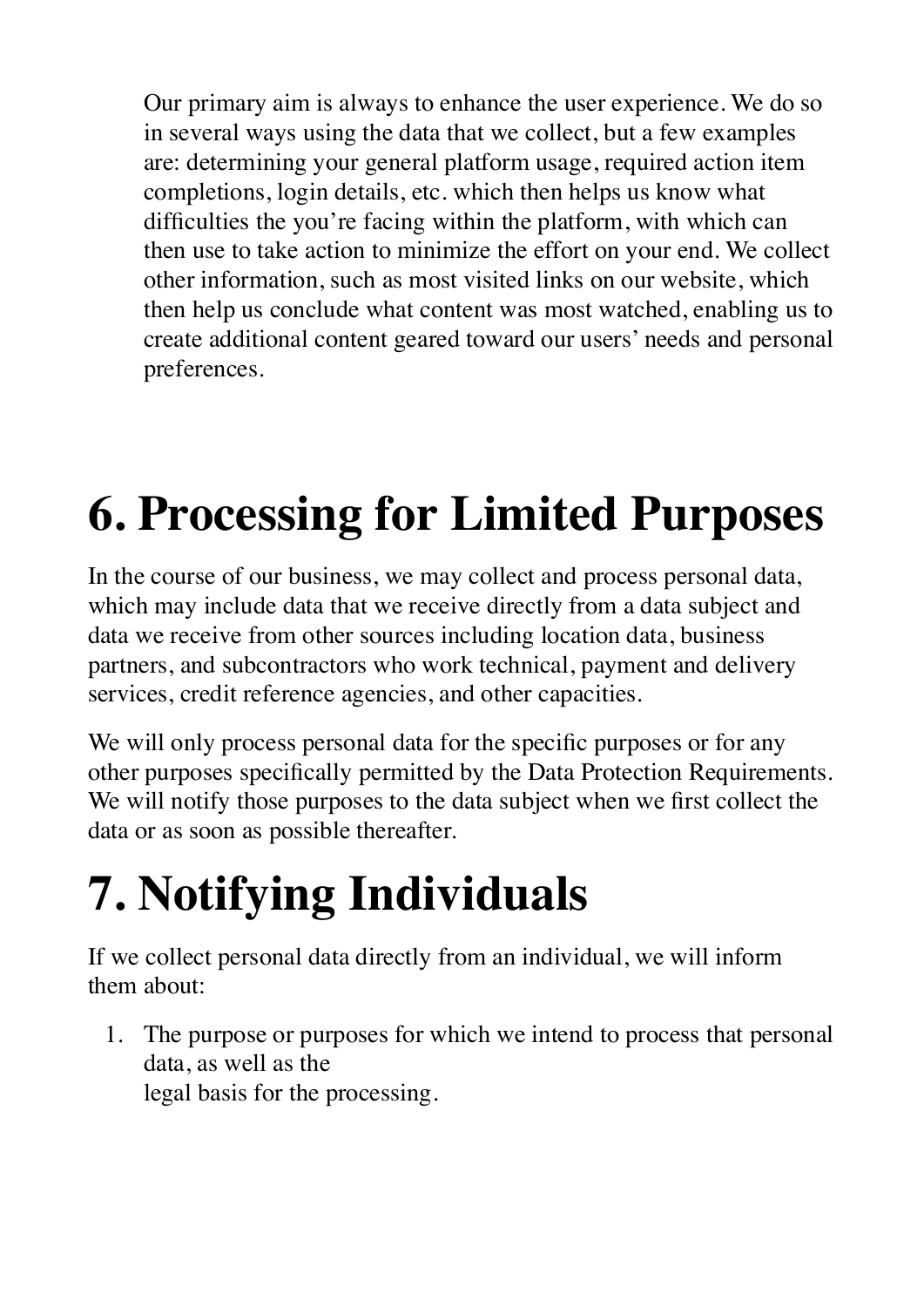- 2. Where we rely upon the legitimate interests of the business to process personal data, the legitimate interests pursued.
- 3. The types of third parties, if any, with which we will share or disclose that personal data.
- 4. The fact that the business intends to transfer personal data to a non-EEA country or international organization and the appropriate and suitable safeguards in place.
- 5. How individuals can limit our use and disclosure of their personal data.
- 6. Information about the period that their information will be stored or the criteria used to determine that period.
- 7. Their right to request from us as the controller access to and rectification or erasure of personal data or restriction of processing.
- 8. Their right to object to processing and their right to data portability.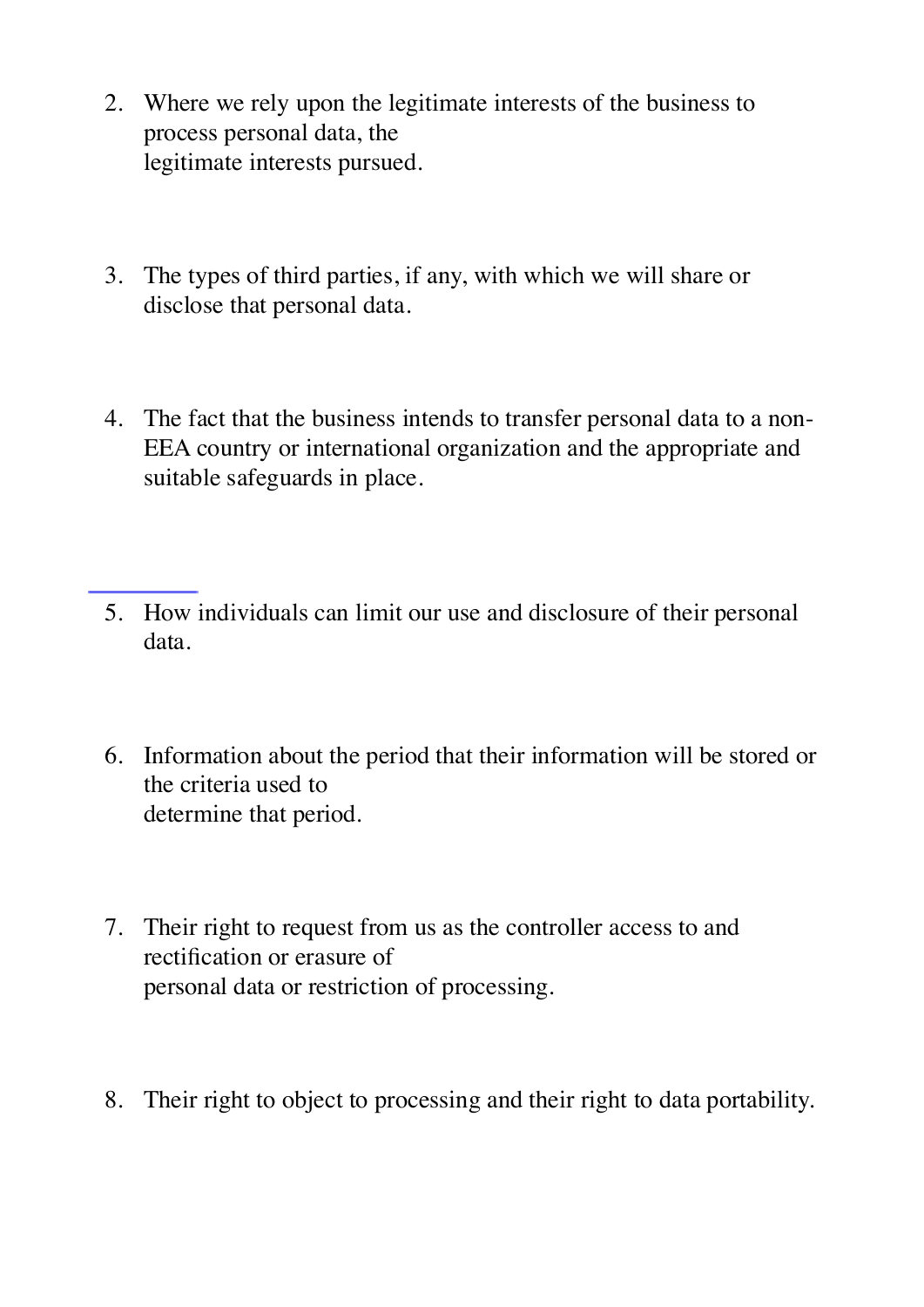- 9. Their right to withdraw their consent at any time (if consent was given) without affecting the lawfulness of the processing before the consent was withdrawn.
- 10. The right to lodge a complaint with the Information Commissioner's Office.
- 11. Other sources where personal data regarding the individual originated from and whether it came from publicly accessible sources.
- 12. Whether the provision of the personal data is a statutory or contractual requirement, or a requirement necessary to enter into a contract, as well as whether the individual is obliged to provide the personal data and any consequences of failure to provide the data.
- 13. The existence of automated decision-making, including profiling and meaningful information about the logic involved, as well as the significance and the envisaged consequences of such processing for the individual.

If we

information as soon as possible (in addition to telling them about the categories of personal data concerned) but at the latest within One (1) month.

receive personal data about an individual from other sources, we will provide them with this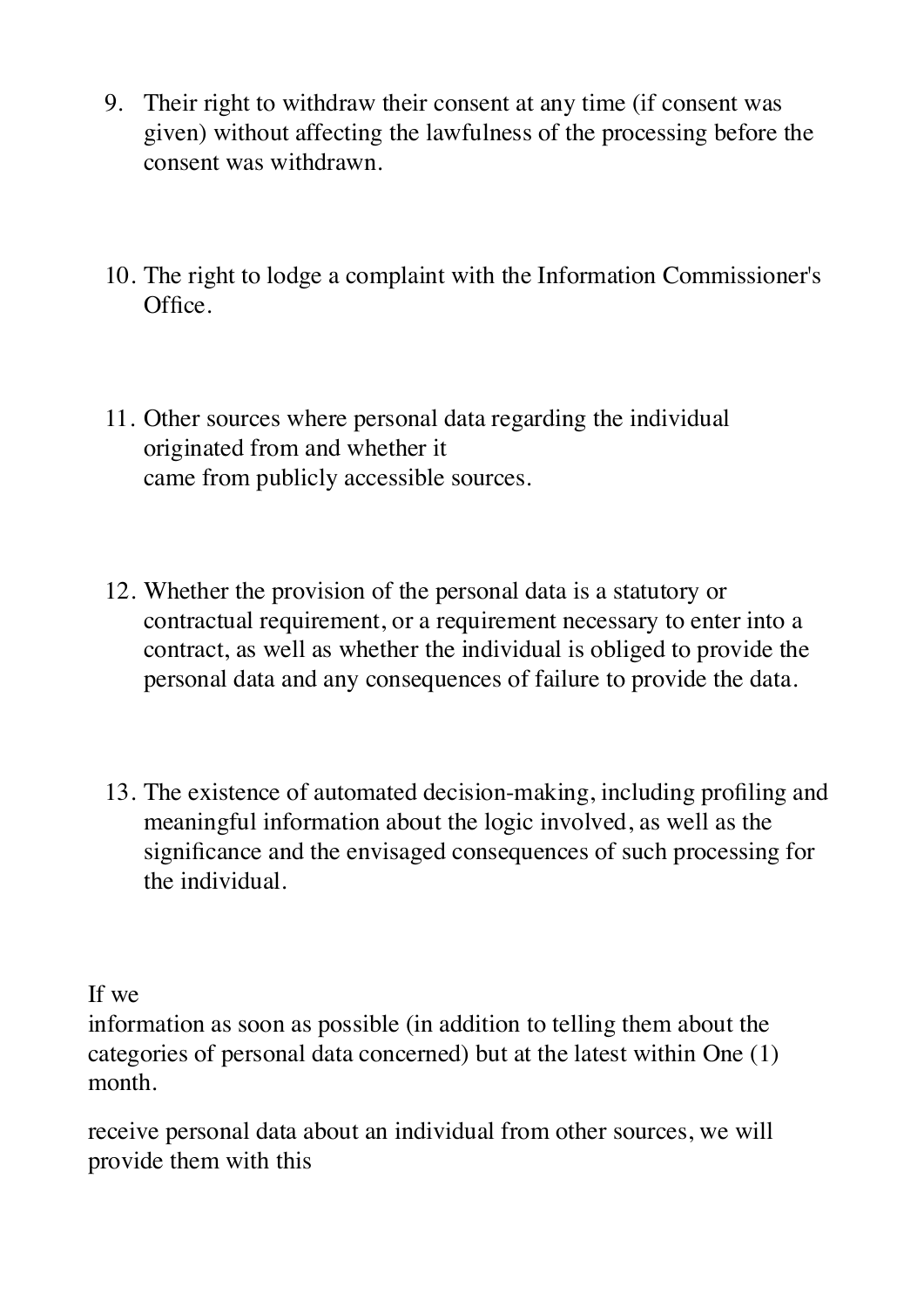We will also inform data subjects whose personal data we process, that we are the data controller with regard to that data and our contact detail regarding data protection act

is info@sungrindfitness.com and who the Data Protection Compliance Manager/Data Protection Office is.

## **8. Adequate, Relevant and Non-Excessive Processing**

We will only collect personal data to the extent that it is required for the specific purpose notified to the data subject.

## **9. Accurate Data**

We will ensure that personal data we hold is accurate and kept up to date. We will check the accuracy of any personal data at the point of collection and at regular intervals afterwards. We will take all reasonable steps to destroy or amend inaccurate or out-of-date data.

# **10. Timely Processing**

We will not keep personal data longer than necessary for the purpose or purposes for which it was collected. We will take all reasonable steps to destroy or erase from our systems, all data which is no longer required.

## **11. Processing in line with Data Subject's Rights**

We will process all personal data in line with data subjects' rights, in particular their right to:

1. Confirmation as to whether or not personal data concerning the individual is being processed.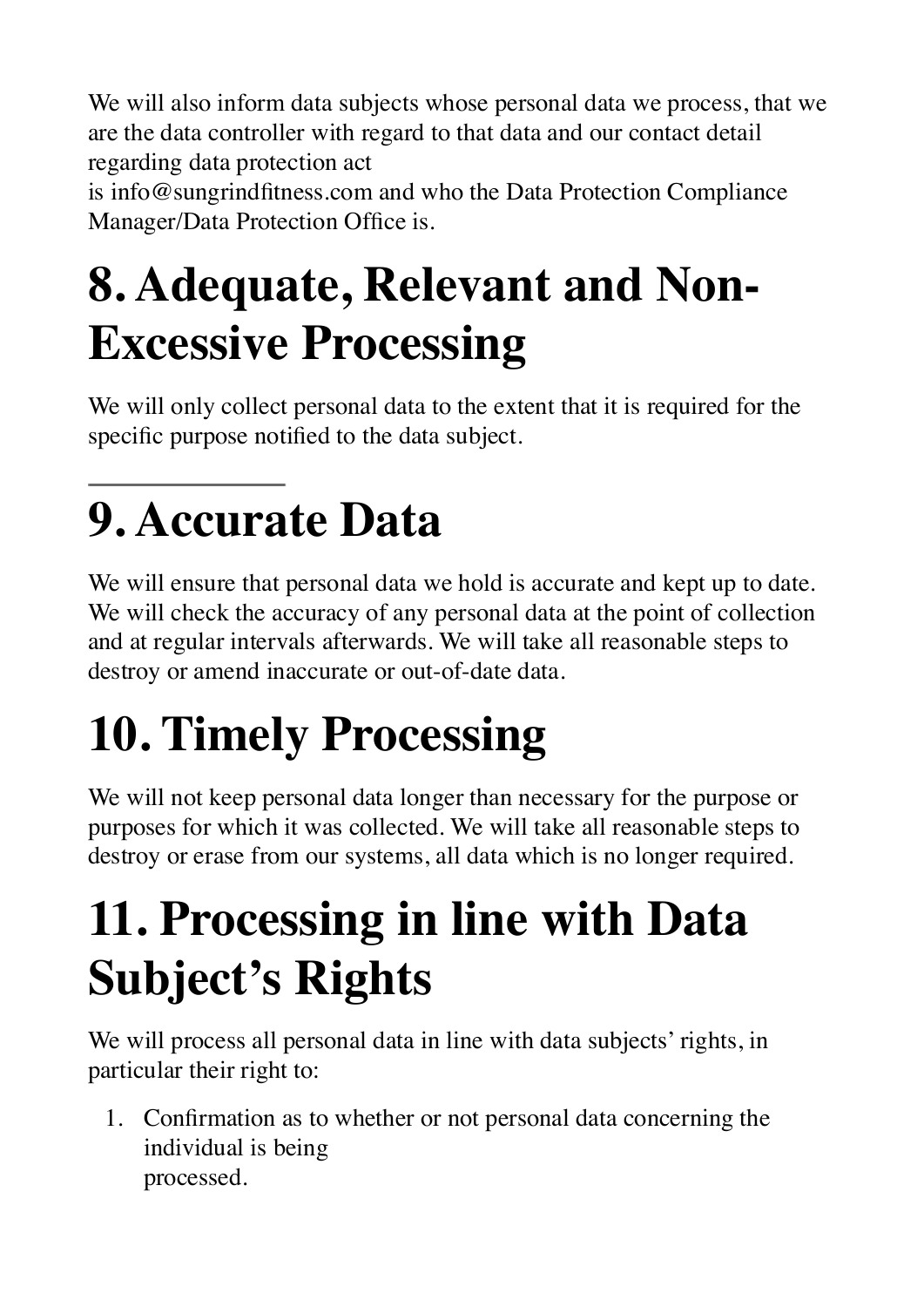- 2. Request access to any data held about them by a data controller.
- 3. Request rectification, erasure or restriction on processing of their personal data.
- 4. Lodge a complaint with a supervisory authority.
- 5. Data portability.
- 6. Object to processing including for direct marketing.
- 7. Not be subject to automated decision making including profiling in certain circumstances.

### **12. Data Security**

We will take appropriate security measures against unlawful or unauthorised processing of personal data and against the accidental or unlawful destruction, damage, loss, alteration, or unauthorised disclosure of or access to personal data transmitted, stored, or otherwise processed.

We will put in place procedures and technologies to maintain the security of all personal data from the point of the determination of the means for processing and point of data collection to the point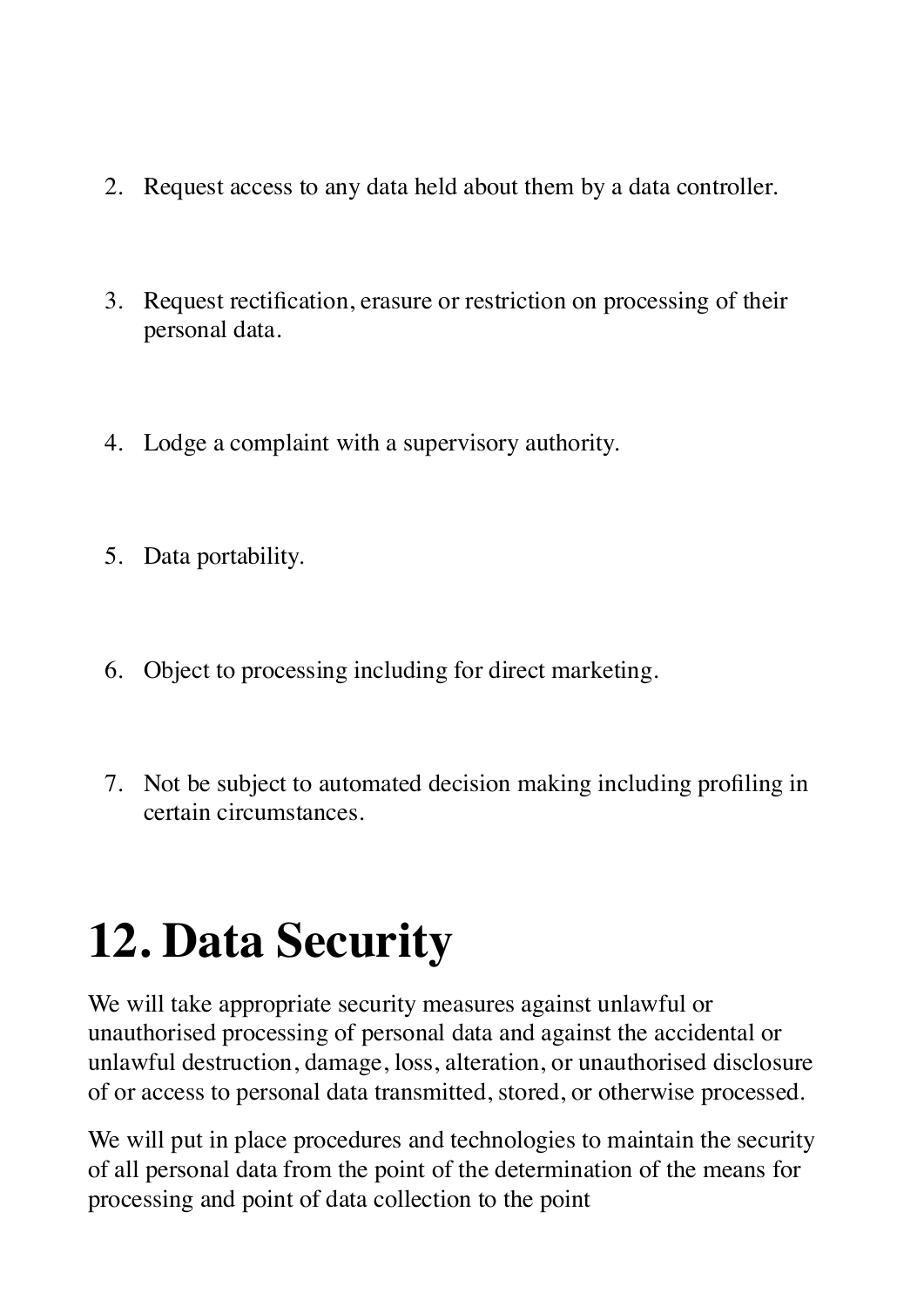of destruction. Personal data will only be transferred to a data processor if he or she agrees to comply with those procedures and policies, or if he or she puts in place adequate measures himself/ herself.

We will maintain data security by protecting the confidentiality, integrity, and availability of the personal data, defined as follows:

- 1. Confidentiality: Only people who are authorised to use the data can access it.
- 2. Integrity: Personal data should be accurate and suitable for the purpose for which it is processed.
- 3. Availability: Authorised users should be able to access the data if they need it for authorised purposes. Personal data should therefore be stored on the SunGrind Fitnessstaffordfitness.com central computer system & databases instead of individual PCs.

Our Security Procedures:

- Entry controls: Any stranger seen in entry-controlled areas will be reported.
- Securing lockable desks and cupboards all the time. Desks and cupboards should be kept locked if they hold confidential information of any kind. (Personal information is always considered confidential.)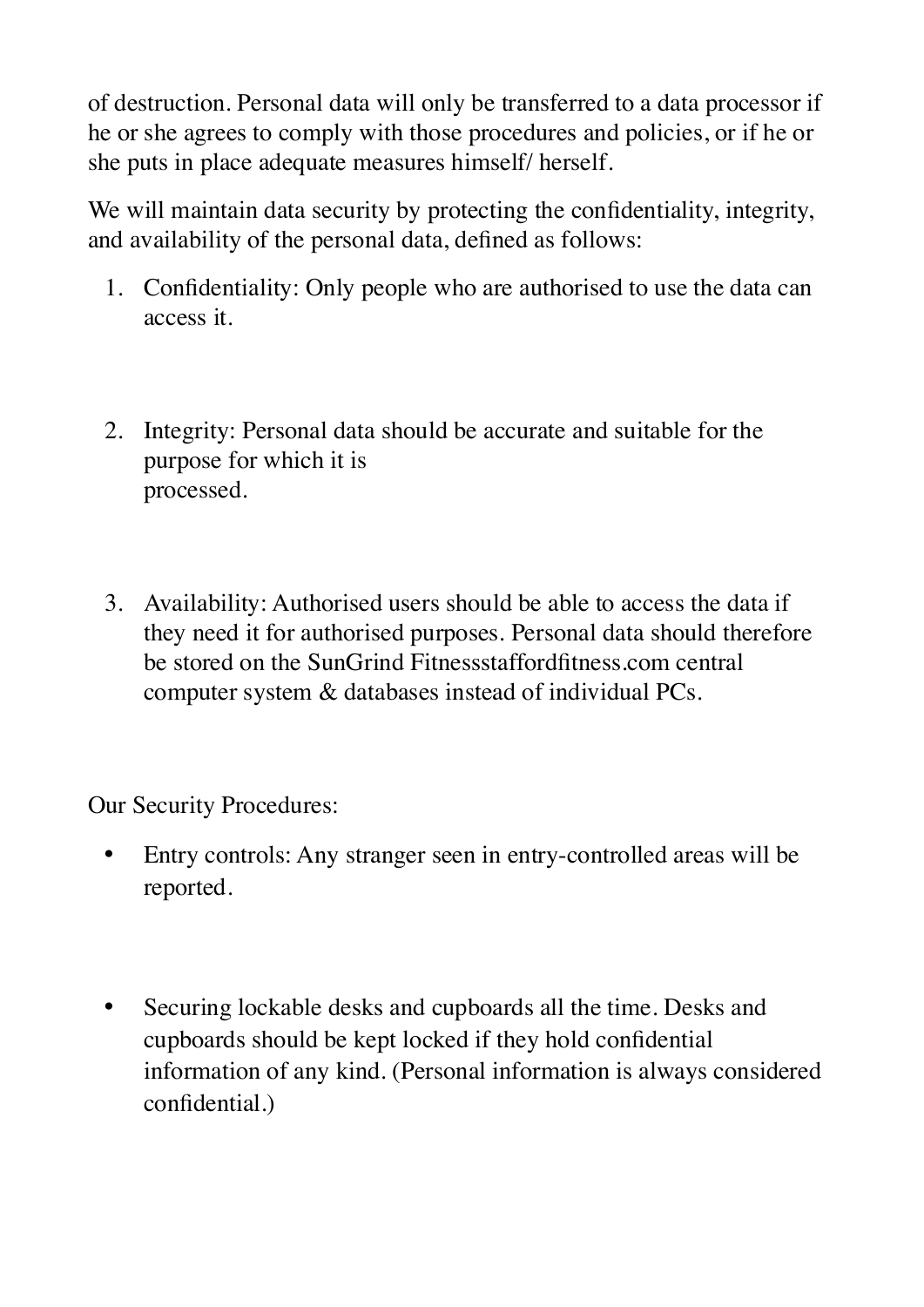- Data minimisation will be practiced.
- Pseudonymisation and encryption of data will be the primary state of storing the data.
- Methods of disposal: Paper documents would be shredded. Digital storage devices would be physically destroyed when they are no longer required. Electronic data would be deleted once it's intended purpose is fulfilled.
- Equipment: Staff has to ensure that individual monitors do not show confidential information to passers-by and that they log off from their PC when it is left unattended.
- Transferring Personal Data Outside of the EEA: We may transfer any personal data we hold to a country outside the European Economic Area ('EEA') or to an international organisation, provided that one of the following conditions applies:  $\circ$

The data subject has given his consent.

The country to which the personal data is transferred ensures an adequate level of protection for the data subjects' rights and freedoms.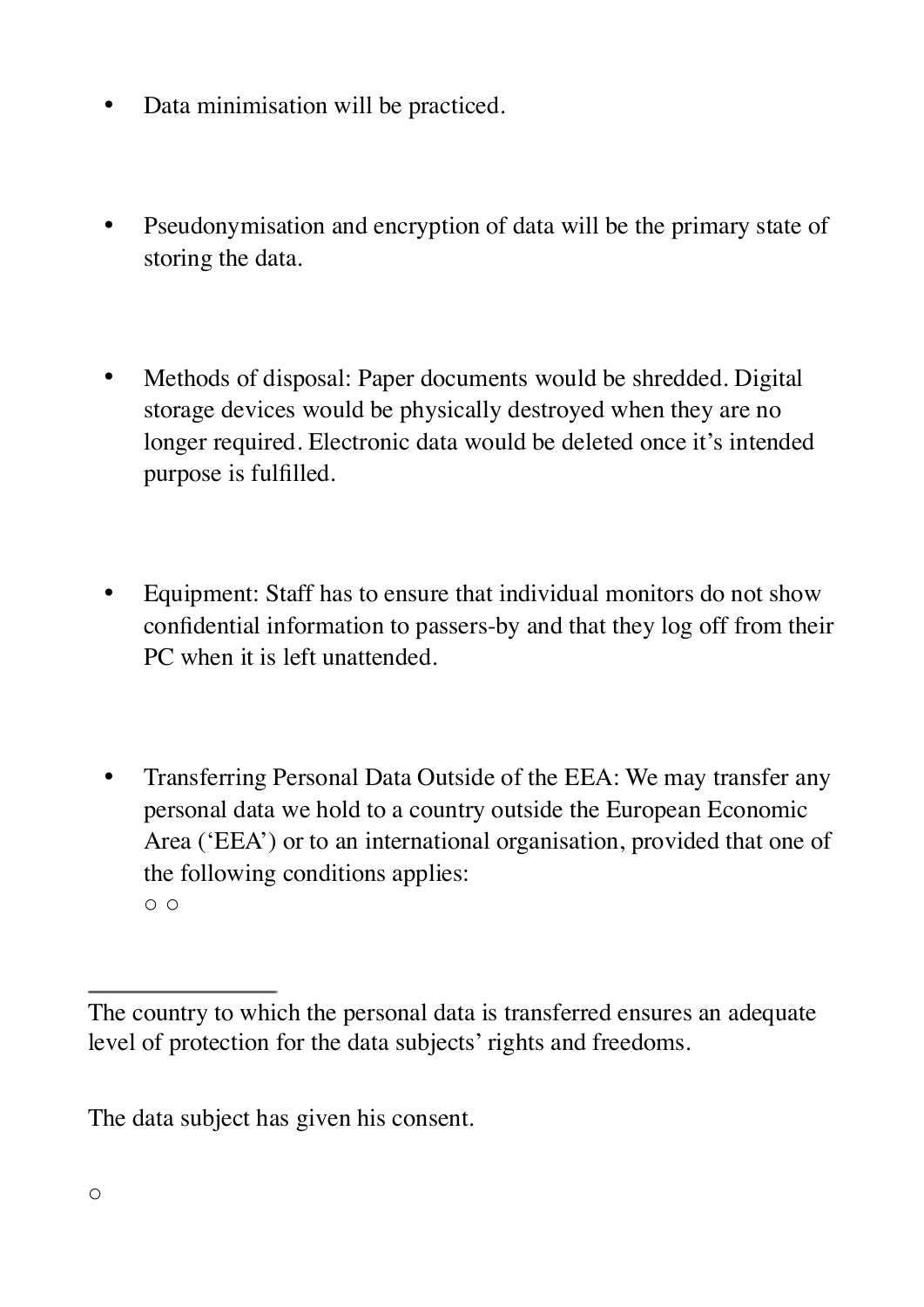Subject to the requirements above, personal data we hold may also be processed by staff operating outside the EEA who work for us or for one of our suppliers. Those staff may be engaged in, among other things, the fulfilment of contracts with the data subject, the processing of payment

## **14. Disclosure and Sharing of Personal Data**

details and the provision of support services.

We may share personal data we hold with any member of our group, which means our subsidiaries, our ultimate holding company and its subsidiaries, as defined in: https://www.legislation.gov.uk/ ukpga/2006/46/section/1159

# **15. Subject Access Requests**

To these ends, the company has a privacy statement setting out how data relating to individuals is used by the company.

Individuals must make a formal request for information we hold about them. Employees who receive a request should forward it to the data department immediately.

When receiving telephone enquiries, we will only disclose personal data we hold on our systems if the following conditions are met:

- 1. We will check the caller's identity to make sure that information is only given to a person who is entitled to it.
- 2. We will suggest that the caller put their request in writing if we are not sure about the caller's identity and where their identity cannot be checked.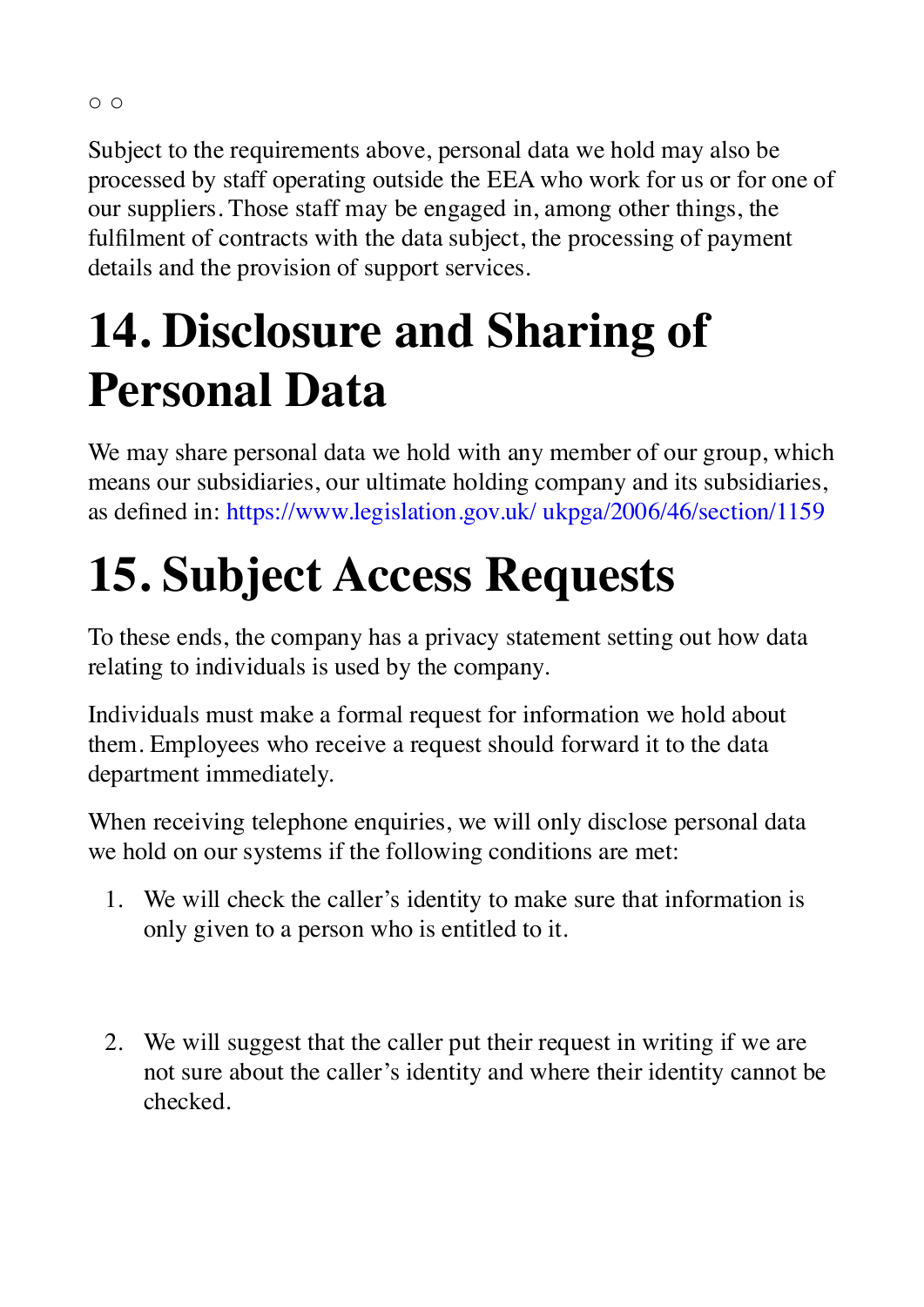3. Where a request is made electronically, data will be provided electronically when possible.

Our support team will refer a request to the data processing department or the Data Protection Compliance Manager for assistance in difficult situations.

The transfer is necessary for one of the reasons set out in the Act, including the performance of a contract between us and the data subject, or to protect the vital interests of the data subject.

The transfer is legally required on important public interest grounds or for the establishment, exercise or defense of legal claims.

The transfer is authorized by the relevant data protection authority where we have adduced adequate safeguards with respect to the protection of the data subjects' privacy, their fundamental rights and freedoms, and the exercise of their rights.

### **16. Changes to this Policy**

We may modify this Privacy Statement at any time, but we will provide prominent advance notice of any material changes to this Statement, such as posting a notice through the Services, on our websites, or sending you an email, to provide you the opportunity to review the changes and choose whether to continue using the Services.

Terms and Conditions

By using the Site, you agree to be bound by these Terms of Service and to use the Site in accordance with these Terms of Service, our Privacy Policy and any additional terms and conditions that may apply to specific sections of the Site or to products and services available through the Site or from SunGrind Fitness Fitness. Accessing the Site, in any manner, whether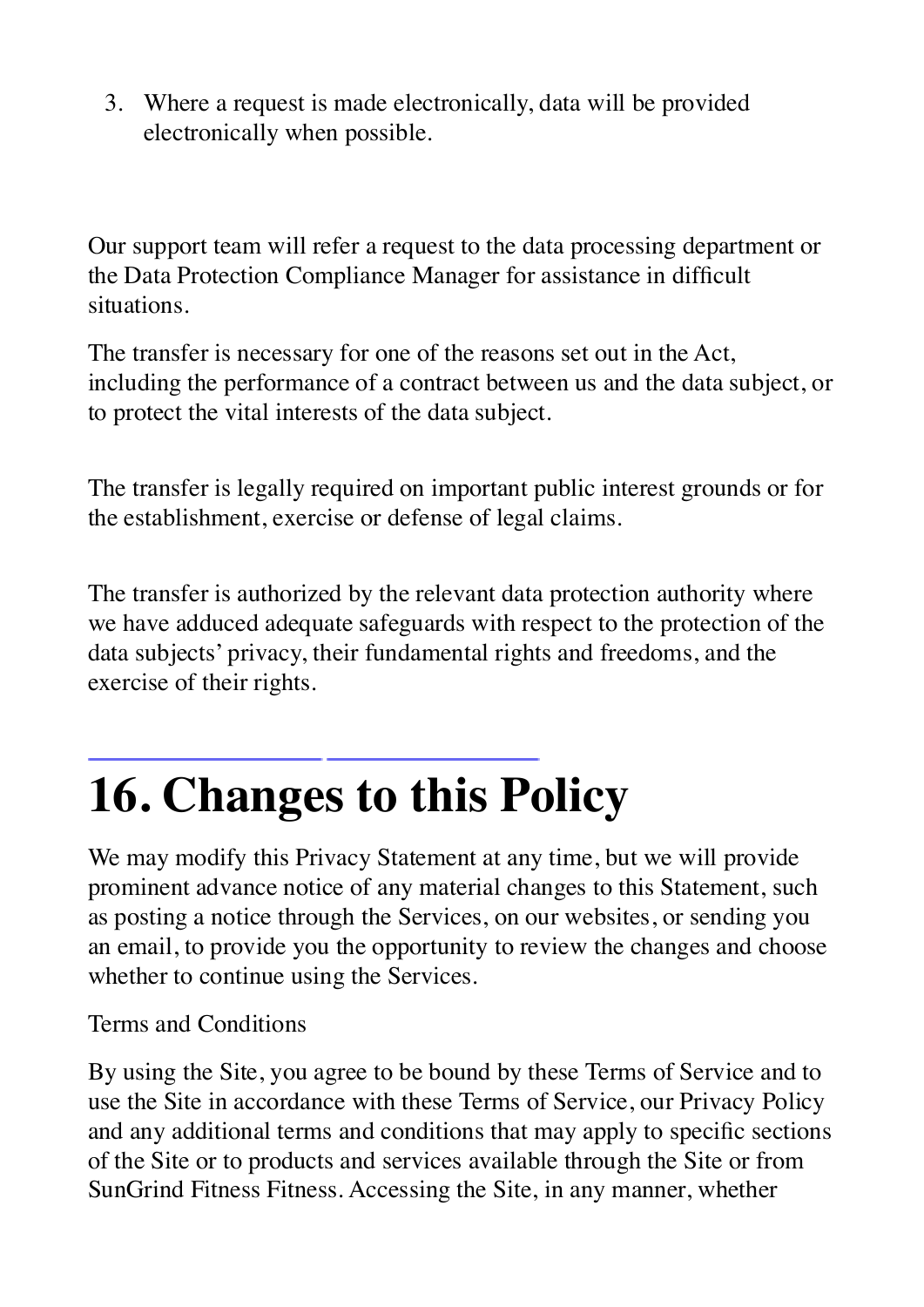automated or otherwise, constitutes use of the Site and your agreement to be bound by these Terms of Service.

We reserve the right to change these Terms of Service or to impose new conditions on use of the Site, from time to time, in which case we will post the revised Terms of Service on this website. By continuing to use the Site after we post any such changes, you accept the Terms of Service, as modified. Intellectual Property Rights

#### **Our Limited License to You**

This Site and all the materials available on the Site are the property of us and/or our affiliates or licensors, and are protected by copyright, trademark, and other intellectual property laws. The Site is provided solely for your personal noncommercial use. You may not use the Site or the materials available on the Site in a manner that constitutes an infringement of our rights or that has not been authorised by us. More specifically, unless explicitly authorised in these Terms of Service or by the owner of the materials, you may not modify, copy, reproduce, republish, upload, post, transmit, translate, sell, create derivative works, exploit, or distribute in any manner or medium (including by email or other electronic means) any material from the Site. You may, however, from time to time, download and/or print one copy of individual pages of the Site for your personal, non-commercial use, provided that you keep intact all copyright and other proprietary notices.

### **Your License to Us**

By posting or submitting any material (including, without limitation, comments, blog entries, Facebook postings, photos and videos) to us via the Site, internet groups, social media venues, or to any of our staff via email, text or otherwise, you are representing: (i) that you are the owner of the material, or are making your posting or submission with the express consent of the owner of the material; and (ii) that you are thirteen years of age or older. In addition, when you submit, email, text or deliver or post any material, you are granting us, and anyone authorised by us, a royaltyfree, perpetual, irrevocable, non-exclusive, unrestricted, worldwide license to use, copy, modify, transmit, sell, exploit, create derivative works from, distribute, and/or publicly perform or display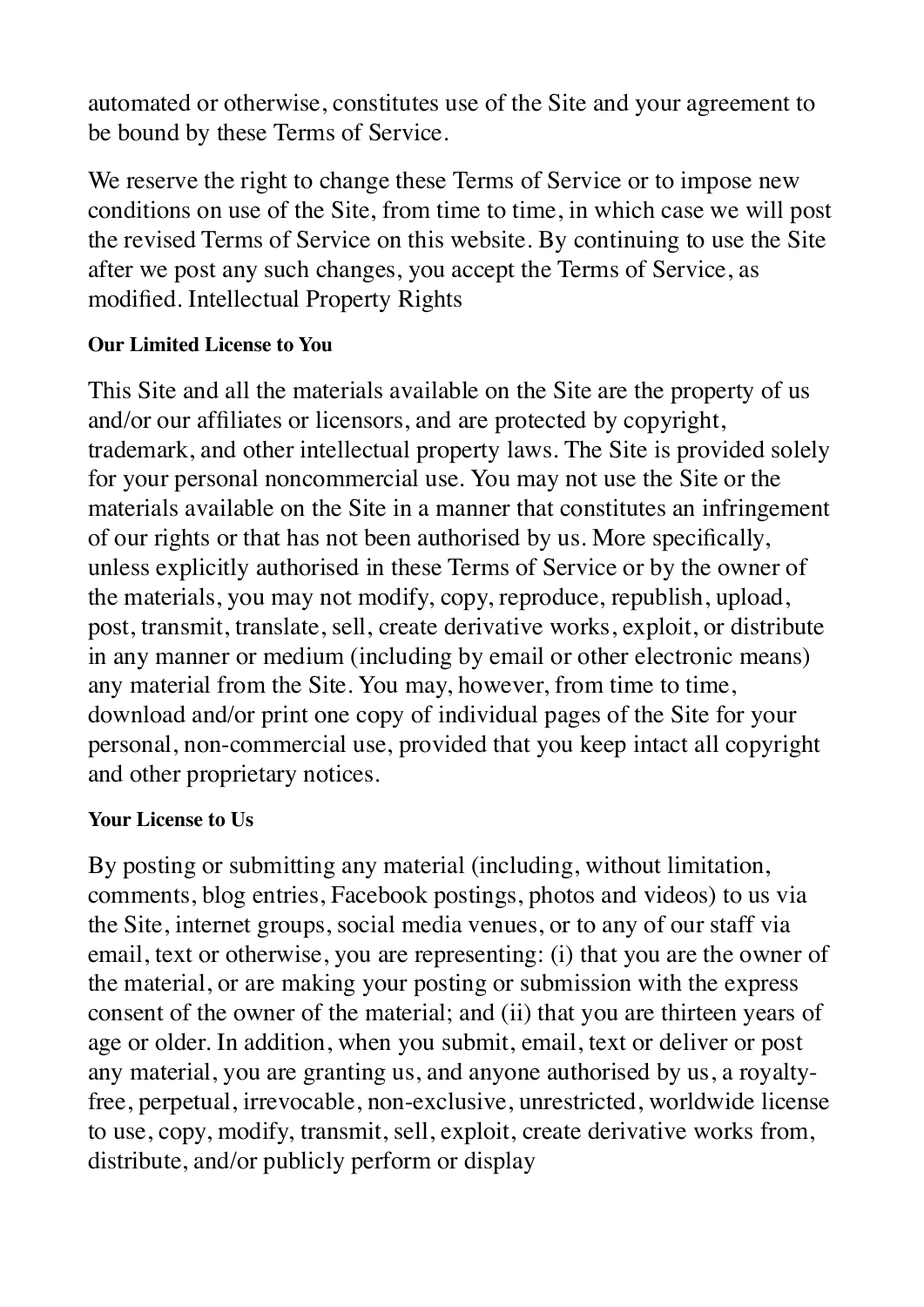such material, in whole or in part, in any manner or medium, now known or hereafter developed, for any purpose. The foregoing grant shall include the right to exploit any proprietary rights in such posting or submission, including, but not limited to, rights under copyright, trademark, service mark or patent laws under any relevant jurisdiction. Also, in connection with the exercise of such rights, you grant us, and anyone authorised by us, the right to identify you as the author of any of your postings or submissions by name, email address or screen name, as we deem appropriate.

You acknowledge and agree that any contributions originally created by you for us shall be deemed a "work made for hire" when the work performed is within the scope of the definition of a work made for hire in Section 101 of the United States Copyright Law, as amended. As such, the copyrights in those works shall belong to SunGrind Fitness Fitness from their creation. Thus, SunGrind Fitness Fitness shall be deemed the author and exclusive owner thereof and shall have the right to exploit any or all of the results and proceeds in any and all media, now known or hereafter devised, throughout the universe, in perpetuity, in all languages, as SunGrind Fitness Fitness determines. In the event that any of the results and proceeds of your submissions hereunder are not deemed a "work made for hire" under Section 101 of the Copyright Act, as amended, you hereby, without additional compensation, irrevocably assign, convey and transfer to SunGrind Fitness Fitness all proprietary rights, including without limitation, all copyrights and trademarks throughout the universe, in perpetuity in every medium, whether now known or hereafter devised, to such material and any and all right, title and interest in and to all such proprietary rights in every medium, whether now known or hereafter devised, throughout the universe, in perpetuity. Any posted material which are reproductions of prior works by you shall be co-owned by us.

You acknowledge that SunGrind Fitness has the right but not the obligation to use and display any postings or contributions of any kind and that SunGrind Fitness may elect to cease the use and display of any such materials (or any portion thereof), at any time for any reason whatsoever.

Limitations on Linking and Framing. You may establish a hypertext link to the Site so long as the link does not state or imply any sponsorship of your site by us or by the Site. However, you may not, without our prior written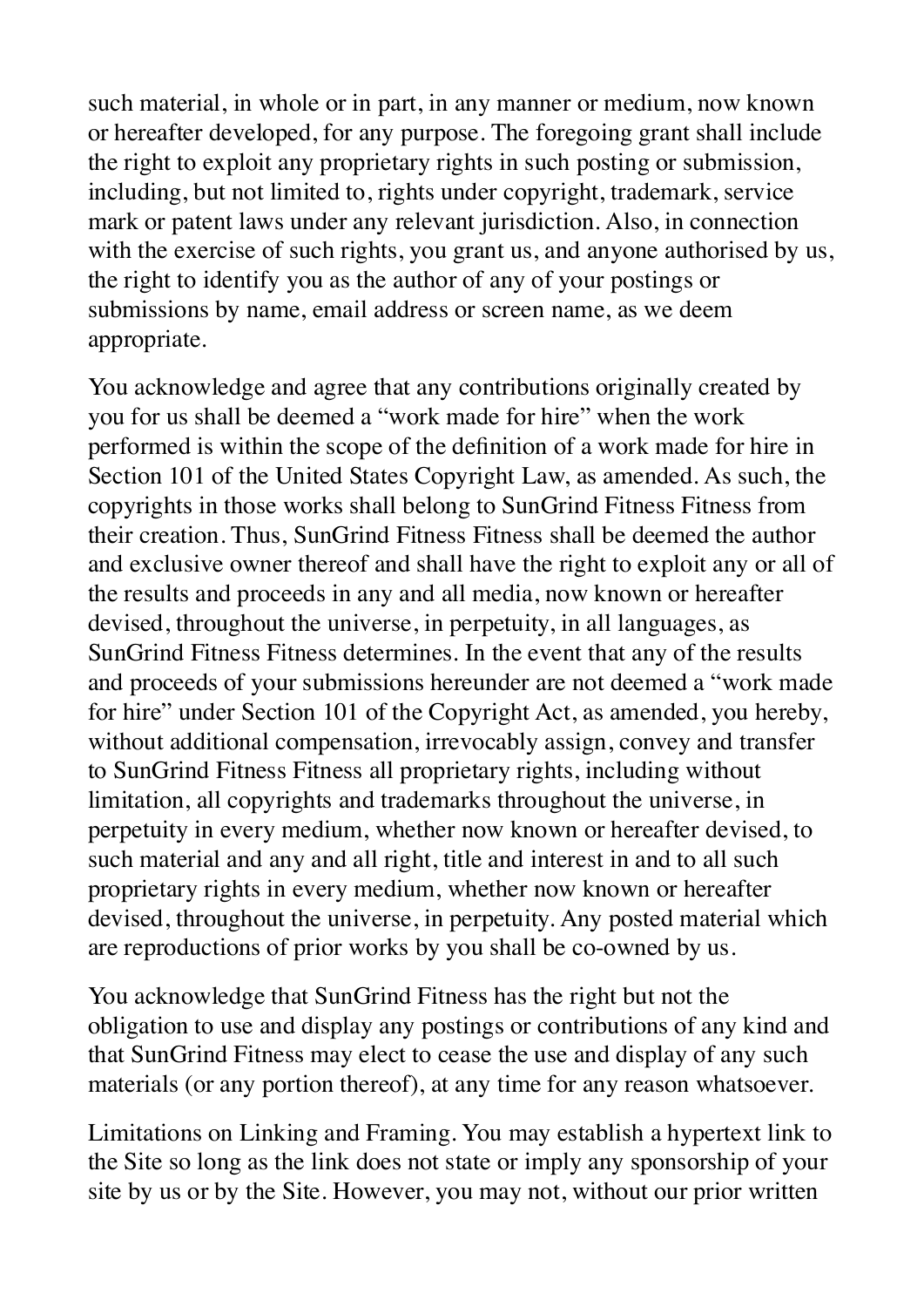permission, frame or inline link any of the content of the Site, or incorporate into another website or other service any of our material, content or intellectual property.

#### **Disclaimers**

Throughout the Site, we may provide links and pointers to Internet sites maintained by third parties. Our linking to such third-party sites does not imply an endorsement or sponsorship of such sites, or the information, products or services offered on or through the sites. In addition, neither we nor affiliates operate or control in any respect any information, products or services that third parties may provide on or through the Site or on websites linked to by us on the Site.

If applicable, any opinions, advice, statements, services, offers, or other information or content expressed or made available by third parties, including information providers, are those of the respective authors or distributors, and not Sun Grind Fitness. Neither SunGrind Fitness nor any third-party provider of information guarantees the accuracy, completeness, or usefulness of any content. Furthermore, SunGrind Fitness neither endorses nor is responsible for the accuracy and reliability of any opinion, advice, or statement made on any of the Sites by anyone other than an authorised SunGrind Fitness representative while acting in his/her official capacity.

THE INFORMATION, PRODUCTS AND SERVICES OFFERED ON OR THROUGH THE SITE AND BY SunGrind FitnessAND ANY THIRD-PARTY SITES ARE PROVIDED "AS IS" AND WITHOUT WARRANTIES OF ANY KIND EITHER EXPRESS OR IMPLIED. TO **THE** 

FULLEST EXTENT PERMISSIBLE PURSUANT TO APPLICABLE LAW, WE DISCLAIM ALL WARRANTIES, EXPRESS OR IMPLIED, INCLUDING, BUT NOT LIMITED TO, IMPLIED WARRANTIES OF MERCHANTABILITY AND FITNESS FOR A PARTICULAR PURPOSE. WE DO NOT WARRANT THAT THE SITE OR ANY OF ITS FUNCTIONS WILL BE UNINTERRUPTED OR ERROR-FREE, THAT DEFECTS WILL BE CORRECTED, OR THAT ANY PART OF THIS SITE, INCLUDING BULLETIN BOARDS, OR THE SERVERS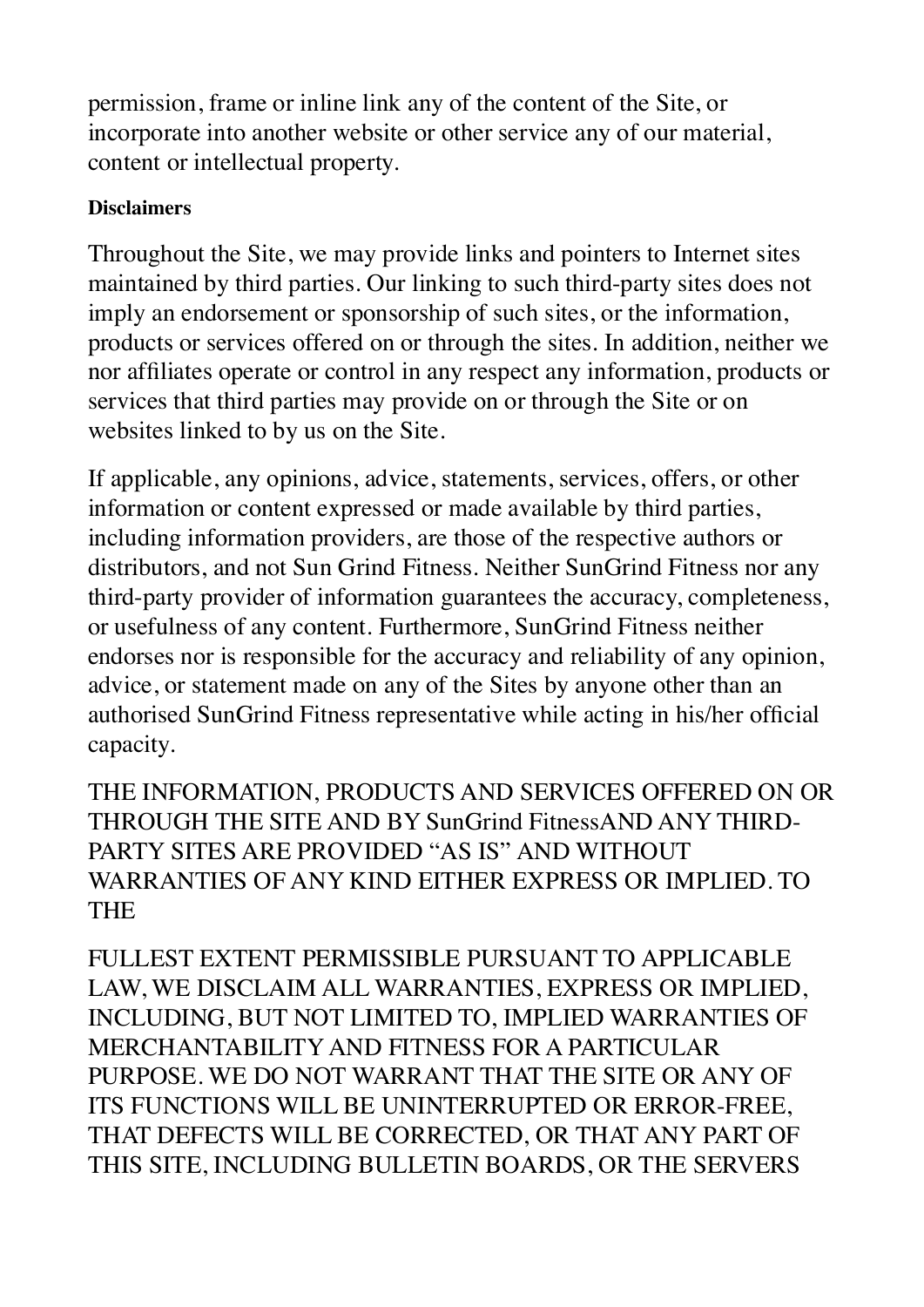### THAT MAKE IT AVAILABLE, ARE FREE OF VIRUSES OR OTHER HARMFUL COMPONENTS.

WE DO NOT WARRANT OR MAKE ANY REPRESENTATIONS REGARDING THE USE OR THE RESULTS OF THE USE OF THE SITE OR MATERIALS ON THIS SITE OR ON THIRD- PARTY SITES IN TERMS OF THEIR CORRECTNESS, ACCURACY, TIMELINESS, RELIABILITY OR OTHERWISE.

You agree at all times to defend, indemnify and hold harmless SunGrind Fitness its affiliates, their successors, transferees, assignees and licensees and their respective parent and subsidiary companies, agents, associates, officers, directors, shareholders and employees of each from and against any and all claims, causes of action, damages, liabilities, costs and expenses, including legal fees and expenses, arising out of or related to your breach of any obligation, warranty, representation or covenant set forth herein.

#### **Online Commerce**

Certain sections of the Site may allow you to purchase many different types of products and services online that are provided by third parties. We are not responsible for the quality, accuracy, timeliness, reliability or any other aspect of these products and services. If you make a purchase from a merchant on the Site or on a site linked to by the Site, the information obtained during your visit to that merchant's online store or site, and the information that you give as part of the transaction, such as your credit card number and contact information, may be collected by both the merchant and us. A merchant may have privacy and data collection practices that are different from ours. We have no responsibility or liability for these independent policies. In addition, when you purchase products or services on or through the Site, you may be subject to additional terms and conditions that specifically apply to your purchase or use of such products or services. For more information regarding a merchant, its online store, its privacy policies, and/or any additional terms and conditions that may apply, visit that merchant's website and click on its information links or contact the merchant directly. You release us and our affiliates from any damages that you incur, and agree not to assert any claims against us or them, arising from your purchase or use of any products or services made available by third parties through the Site.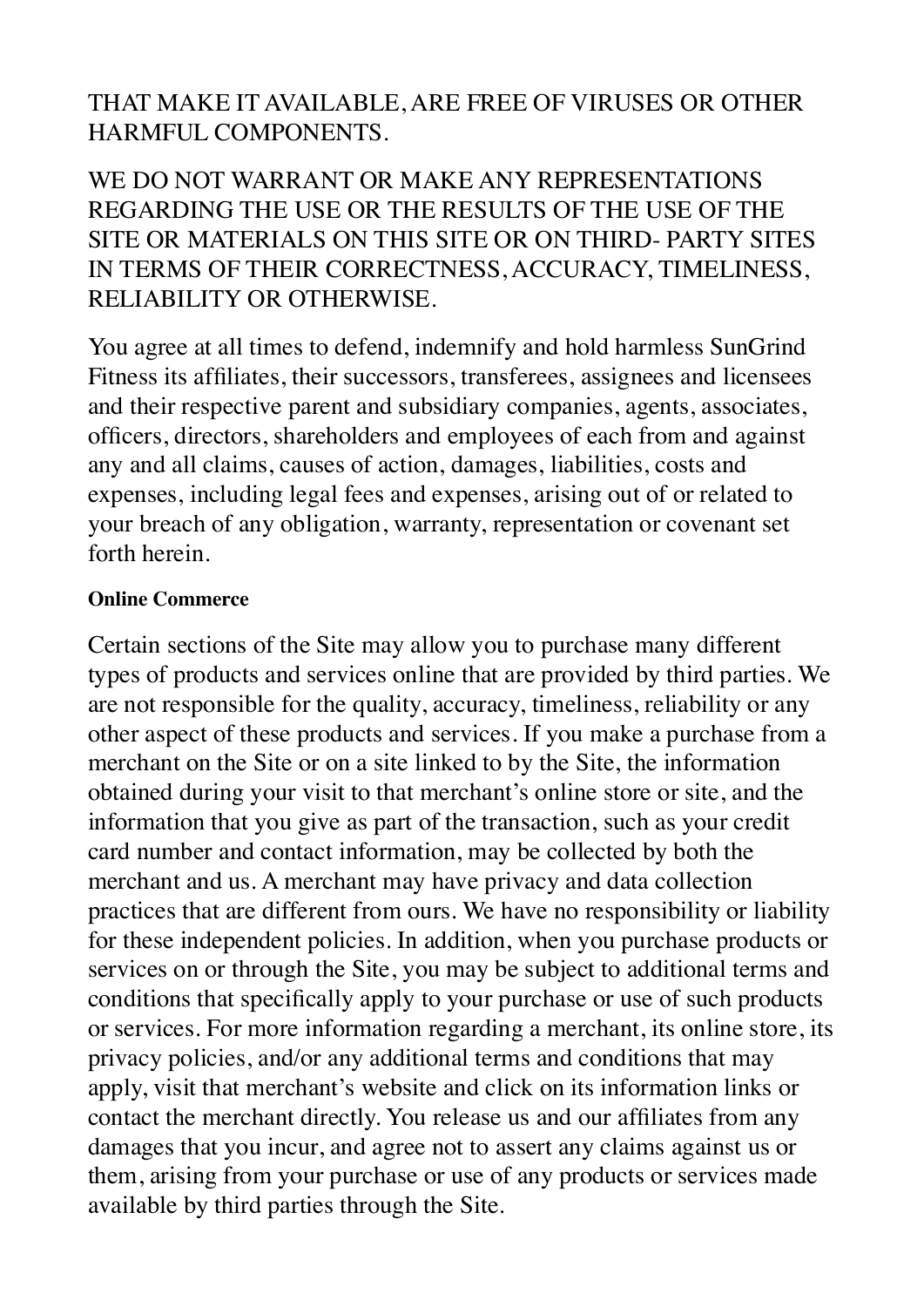Your participation, correspondence or business dealings with any third party found on or through our Site, regarding payment and delivery of specific goods and services, and any other terms, conditions, representations or warranties associated with such dealings, are solely between you and such third party. You agree that SunGrind Fitness shall not be responsible or liable for any loss, damage, or other matters of any sort incurred as the result of such dealings.

You agree to be financially responsible for all purchases made by you or someone acting on your behalf through the Site. You agree to use the Site and to purchase services or products through the Site for legitimate, noncommercial purposes only. You also agree not to make any purchases for speculative, false or fraudulent purposes or for the purpose of anticipating demand for a particular product or service. You agree to only purchase goods or services for yourself or for another person for whom you are legally permitted to do so. When making a purchase for a third party that requires you to submit the third party's personal information to us or a merchant, you represent that you have obtained the express consent of such third party to provide such third party's personal information.

Your purchase is for personal use only. Sharing of purchases is not permitted and will be considered unauthorised, an infringing use of our copyrighted material, and may subject violators to liability. If payment for a course is declined, our system will automatically disable access to our premium materials. (We understand. This usually happens because a credit card expires.) We want to help restore your access, so we'll make every attempt to contact you to help resolve this issue. Once the billing issue is resolved, we'll restore access.

#### **Interactive Features**

This Site may include a variety of features, such as bulletin boards, web logs, chat rooms, and email services, which allow feedback to us and realtime interaction between users, and other features which allow users to communicate with others. Responsibility for what is posted on bulletin boards, web logs, chat rooms, and other public posting areas on the Site, or sent via any email services on the Site, lies with each user – you alone are responsible for the material you post or send. We do not control the messages, information or files that you or others may provide through the Site. It is a condition of your use of the Site that you do not: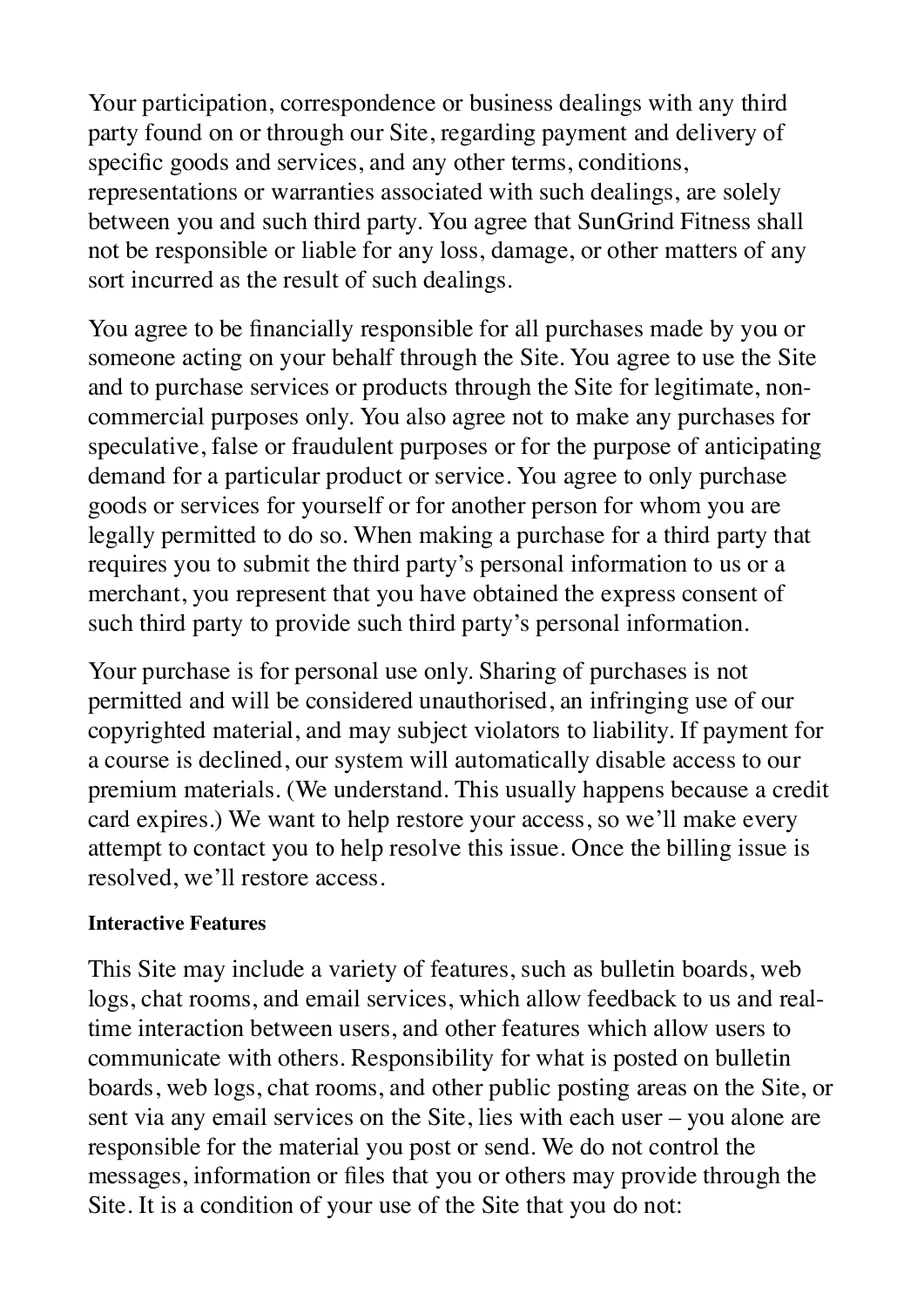- Restrict or inhibit any other user from using and enjoying the Site.
- Use the Site to impersonate any person or entity, or falsely state or otherwise misrepresent your affiliation with a person or entity.
- Interfere with or disrupt any servers or networks used to provide the Site or its features, or disobey any requirements, procedures, policies or regulations of the networks we use to provide the Site.
- Use the Site to instigate or encourage others to commit illegal activities or cause injury or property damage to any person.
- Gain unauthorised access to the Site, or any account, computer system, or network connected to this Site, by means such as hacking, password mining or other illicit means.
- Obtain or attempt to obtain any materials or information through any means not intentionally made available through this Site.
- Use the Site to post or transmit any unlawful, threatening, abusive, libellous, defamatory, obscene, vulgar, pornographic, profane or indecent information of any kind, including without limitation any transmissions constituting or encouraging conduct that would constitute a criminal offence, give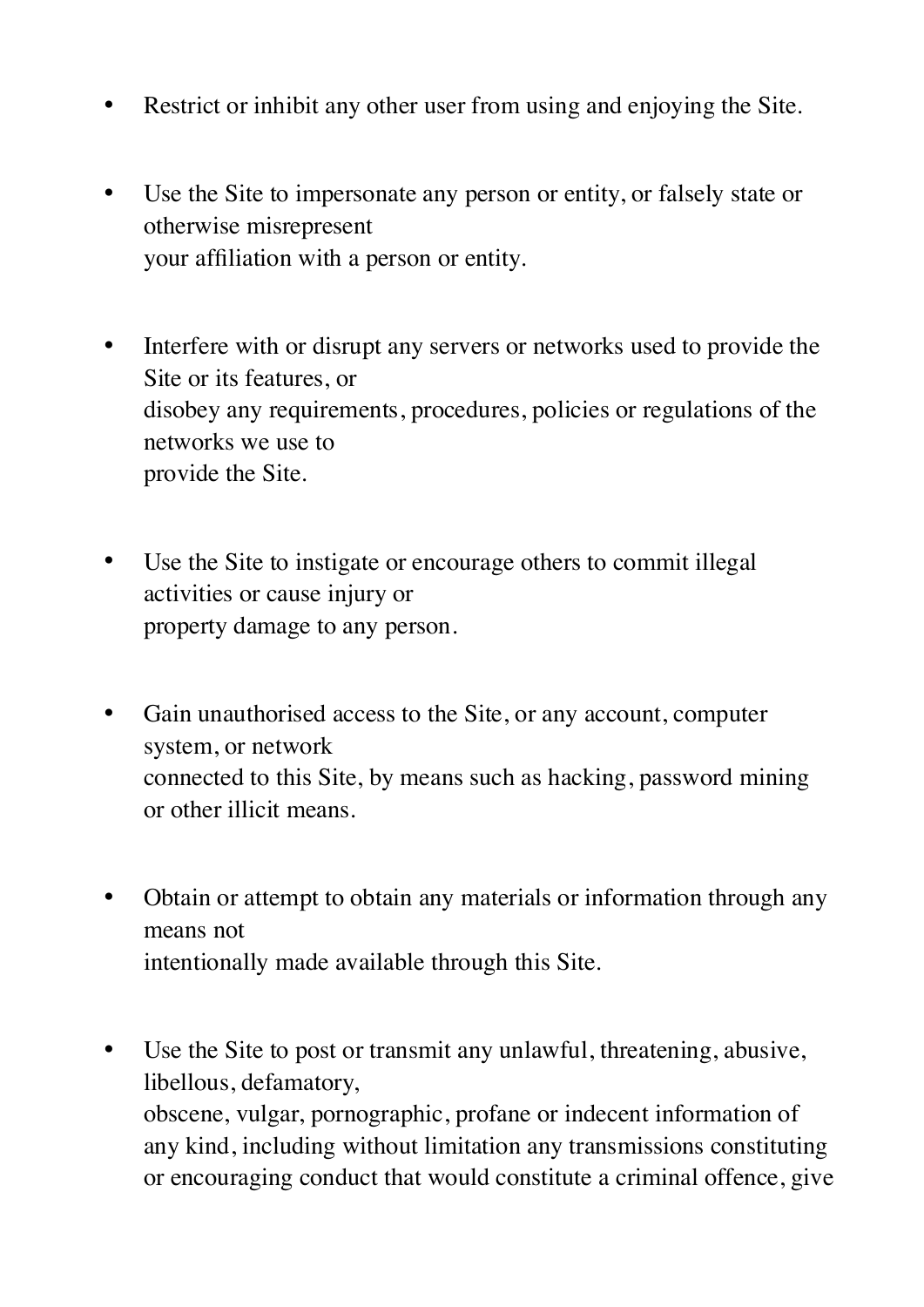rise to civil liability or otherwise violate any local, state, national or international law.

- Use the Site to post or transmit any information, software or other material that violates or infringes upon the rights of others, including material that is an invasion of privacy or publicity rights or that is protected by copyright, trademark or other proprietary right, or derivative works with respect thereto, without first obtaining permission from the owner or rights holder.
- Use the Site to post or transmit any information, software or other material that contains a virus or other harmful component.
- Use the Site to post, transmit or in any way exploit any information, software or other material for commercial purposes, or that contains advertising.
- Use the Site to advertise or solicit to anyone to buy or sell products or services, or to make donations of any kind, without our express written approval.
- Gather for marketing purposes any email addresses or other personal information that has been posted by other users of the Site. SunGrind Fitness may host message boards, chats and other public forums on its Sites. Any user failing to comply with the terms and conditions of this Agreement may be expelled from and refused continued access to, the message boards, chats or other public forums in the future. SunGrind Fitness or its designated agents may remove or alter any user-created content at any time for any reason. Message boards, chats and other public forums are intended to serve as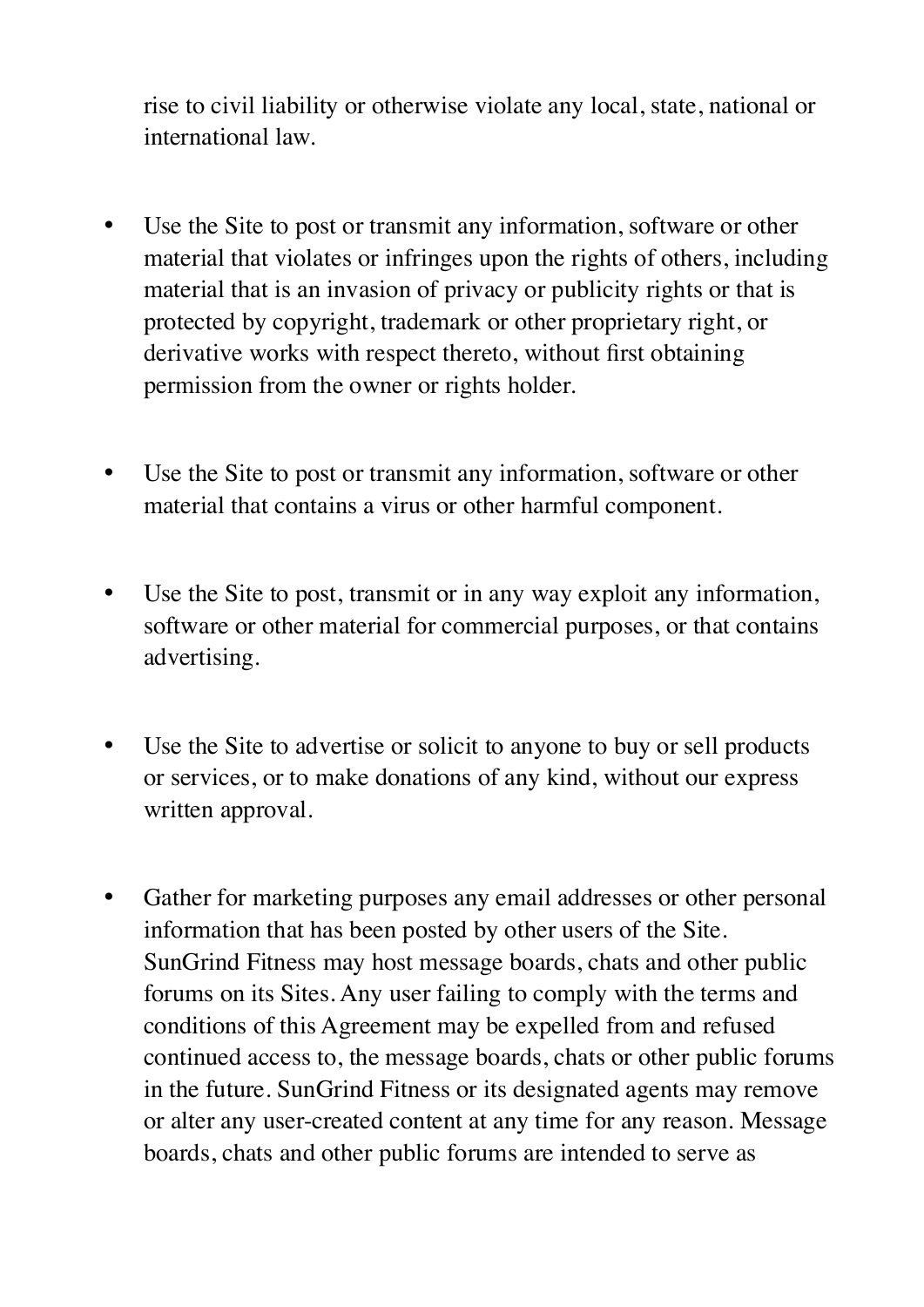### discussion

centres for users and subscribers. Information and content posted within these public forums may be provided by SunGrind Fitness Fitness staff, SunGrind Fitness outside contributors, or by users not connected with SunGrind Fitness Fitness, some of whom may employ anonymous user names. SunGrind Fitness expressly disclaims all responsibility and endorsement and makes no representation as to the validity of any opinion, advice, information or statement made or displayed in these forums by third parties, nor are we responsible for any errors or omissions in such postings, or for hyperlinks embedded in any messages. Under no circumstances will we, our affiliates, suppliers or agents be liable for any loss or damage caused by your reliance on information obtained through these forums. The opinions expressed in these forums are solely the opinions of the participants, and do not reflect the opinions of SunGrind Fitness Fitness or any of its subsidiaries or affiliates.

SunGrind Fitness Fitness has no obligation whatsoever to monitor any of the content or postings on the message boards, chat rooms or other public forums on the Sites. However, you acknowledge and agree that we have the absolute right to monitor the same at our sole discretion. In addition, we reserve the right to alter, edit, refuse to post or remove any postings or content, in whole or in part, for any reason and to disclose such materials and the circumstances surrounding their transmission to any third party in order to satisfy any applicable law, regulation, legal process or governmental request and to protect ourselves, our clients, sponsors, users and visitors.

We occasionally include access to an online community as part of our programs. We want every single member to add value to the group. Our goal is to make your community the most valuable community you're a member of. Therefore, we reserve the right to remove anyone at any time. We rarely do this, but we want to let you know how seriously we take our communities.

#### **Registration**

To access certain features of the Site, we may ask you to provide certain demographic information including your gender, year of birth, zip code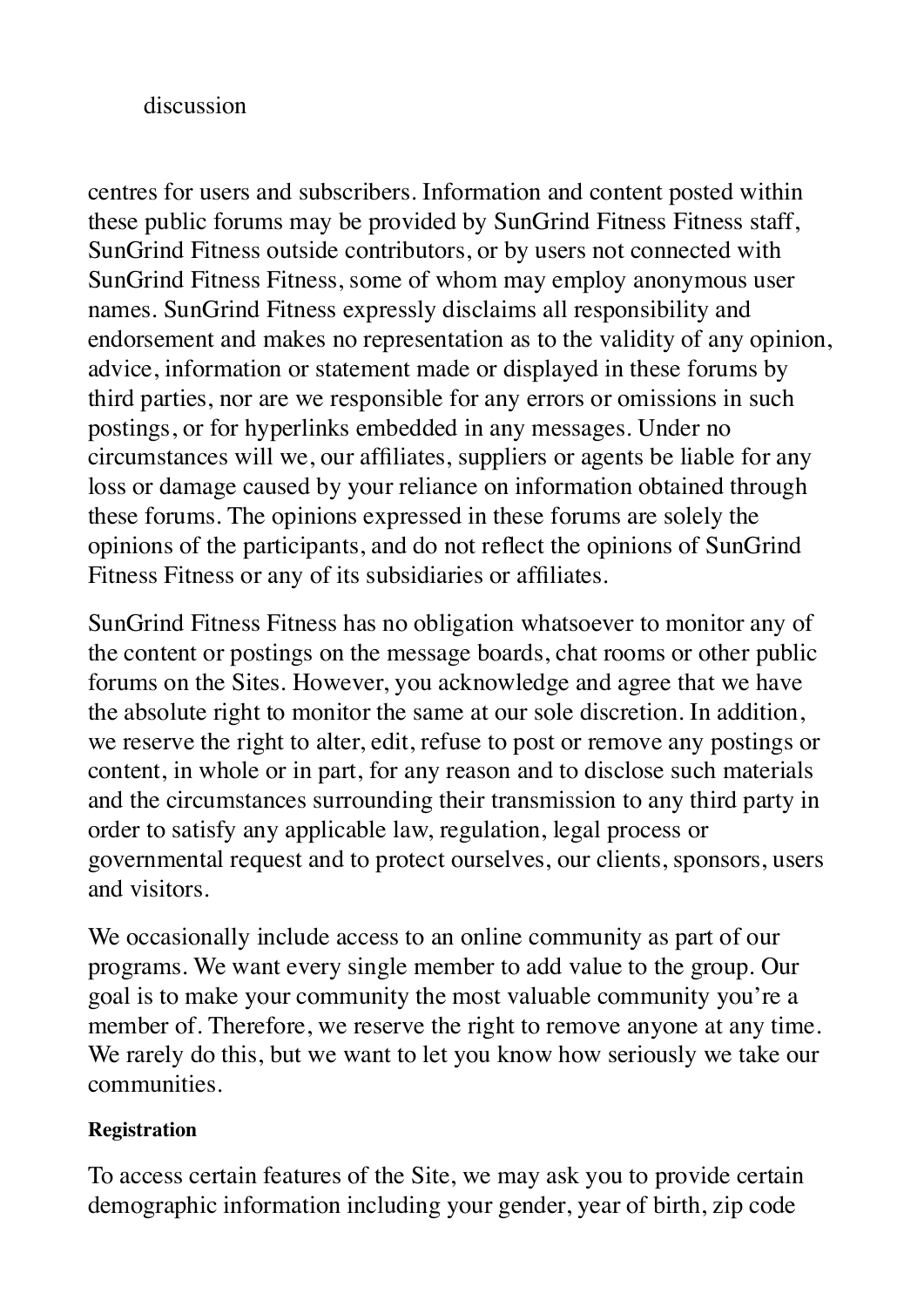and country. In addition, if you elect to sign-up for a particular feature of the Site, such as chat rooms, web logs, or bulletin boards, you may also be asked to register with us on the form provided and such registration may require you to provide personally identifiable information such as your name and email address. You agree to provide true, accurate, current and complete information about yourself as prompted by the Site's registration form. If we have reasonable grounds to suspect that such information is untrue, inaccurate, or incomplete, we have the right to suspend or terminate your account and refuse any and all current or future use of the Site (or any portion thereof). Our use of any personally identifiable information you provide to us as part of the registration process is governed by the terms of our Privacy Policy.

#### **Passwords**

To use certain features of the Site, you will need a username and password, which you will receive through the Site's registration process. You are responsible for maintaining the confidentiality of the password and account, and are responsible for all activities (whether by you or by others) that occur under your password or account. You agree to notify us immediately of any unauthorised use of your password or account or any other breach of security, and to ensure that you exit from your account at the end of each session. We cannot and will not be liable for any loss or damage arising from your failure to protect your password or account information.

### **Limitation of Liability**

### UNDER NO CIRCUMSTANCES, INCLUDING, BUT NOT LIMITED TO, NEGLIGENCE, SHALL WE, OUR SUBSIDIARY AND PARENT COMPANIES OR AFFILIATES BE LIABLE

FOR ANY DIRECT, INDIRECT, INCIDENTAL, SPECIAL OR CONSEQUENTIAL DAMAGES THAT RESULT FROM THE USE OF, OR THE INABILITY TO USE, THE SITE, INCLUDING OUR MESSAGING, BLOGS, COMMENTS OF OTHERS, BOOKS, EMAILS, PRODUCTS, OR SERVICES, OR THIRD-PARTY MATERIALS, PRODUCTS, OR SERVICES MADE AVAILABLE THROUGH THE SITE OR BY US IN ANY WAY, EVEN IF WE ARE ADVISED BEFOREHAND OF THE POSSIBILITY OF SUCH DAMAGES.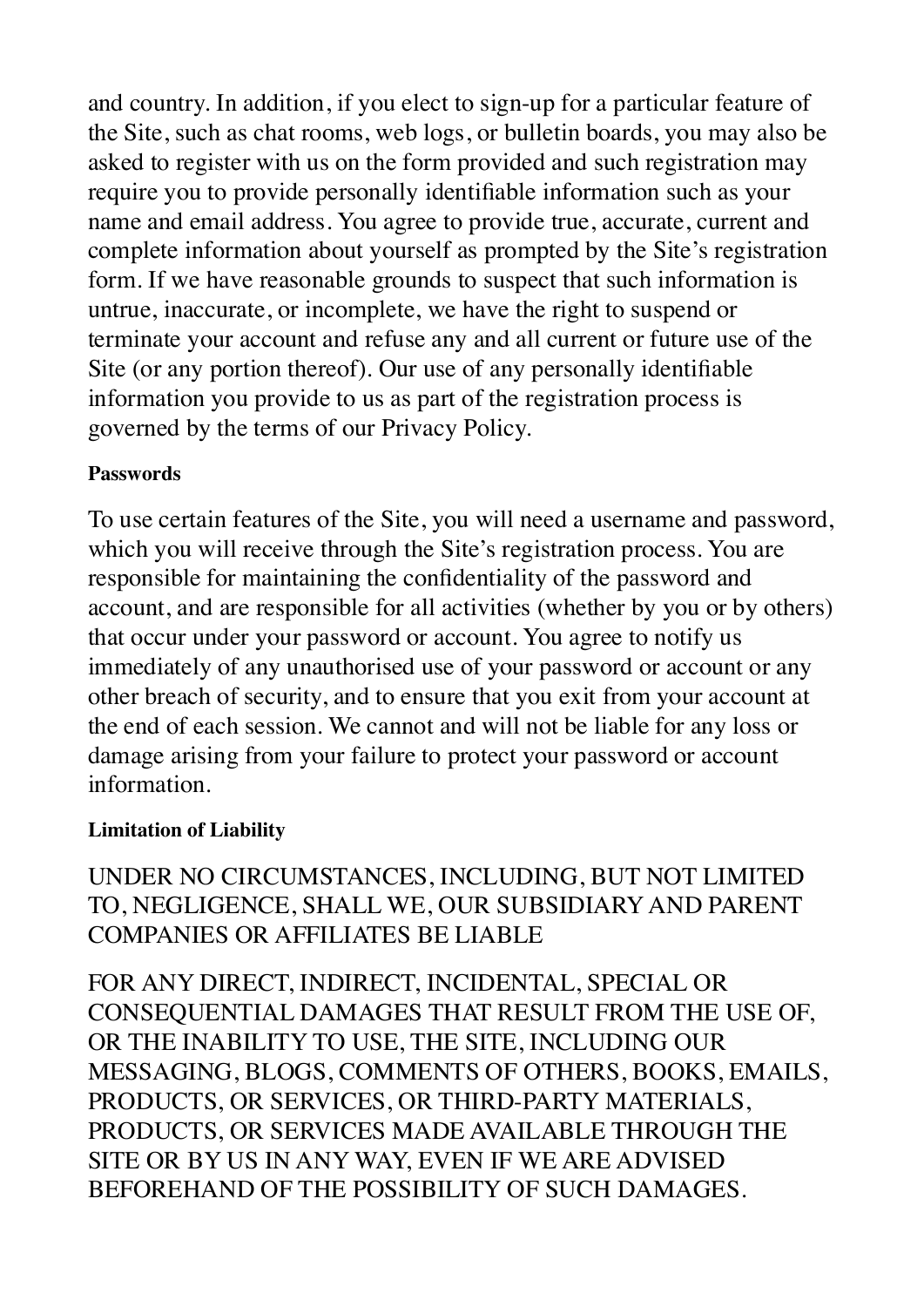(BECAUSE SOME STATES DO NOT ALLOW THE EXCLUSION OR LIMITATION OF CERTAIN CATEGORIES OF DAMAGES, THE ABOVE LIMITATION MAY NOT APPLY TO YOU. IN SUCH STATES, OUR LIABILITY AND THE LIABILITY OF OUR SUBSIDIARY AND PARENT COMPANIES OR AFFILIATES IS LIMITED TO THE FULLEST EXTENT PERMITTED BY SUCH STATE LAW.) YOU SPECIFICALLY ACKNOWLEDGE AND AGREE THAT WE ARE NOT LIABLE FOR ANY DEFAMATORY, OFFENSIVE OR ILLEGAL CONDUCT OF ANY USER. IF YOU ARE DISSATISFIED WITH THE SITE, ANY MATERIALS, PRODUCTS, OR SERVICES ON THE SITE, OR WITH ANY OF THE SITE'S TERMS AND CONDITIONS, YOUR SOLE AND EXCLUSIVE REMEDY IS TO DISCONTINUE USING THE SITE AND THE PRODUCTS, SERVICES AND/OR MATERIALS SunGrind Fitness FitnessIS NOT AN INVESTMENT ADVISORY SERVICE, IS NOT AN INVESTMENT ADVISER, AND DOES NOT PROVIDE PERSONALISED FINANCIAL ADVICE OR ACT AS A FINANCIAL ADVISOR.

WE EXIST FOR EDUCATIONAL PURPOSES ONLY, AND THE MATERIALS AND INFORMATION CONTAINED HEREIN AND IN OUR PRODUCTS AND SERVICES ARE FOR GENERAL INFORMATIONAL PURPOSES ONLY. NONE OF THE INFORMATION PROVIDED BY US IS INTENDED AS INVESTMENT, TAX, ACCOUNTING OR LEGAL ADVICE, AS AN OFFER OR SOLICITATION OF AN OFFER TO BUY OR SELL, OR AS AN ENDORSEMENT, RECOMMENDATION OR SPONSORSHIP OF ANY SunGrind Fitness Fitness, SECURITY, OR FUND. OUR INFORMATION SHOULD NOT BE RELIED UPON FOR PURPOSES OF TRANSACTING IN SECURITIES OR OTHER INVESTMENTS.

WE DO NOT OFFER OR PROVIDE TAX, LEGAL OR INVESTMENT ADVICE AND YOU ARE RESPONSIBLE FOR CONSULTING TAX, LEGAL, OR FINANCIAL PROFESSIONALS BEFORE ACTING ON ANY INFORMATION PROVIDED BY US. THIS SITE IS CONTINUALLY UNDER DEVELOPMENT AND SunGrind Fitness FitnessMAKES NO WARRANTY OF ANY KIND, IMPLIED OR EXPRESS, AS TO ITS ACCURACY, COMPLETENESS OR APPROPRIATENESS FOR ANY PURPOSE. YOU acknowledge and agrees that no representation has been made by SunGrind Fitness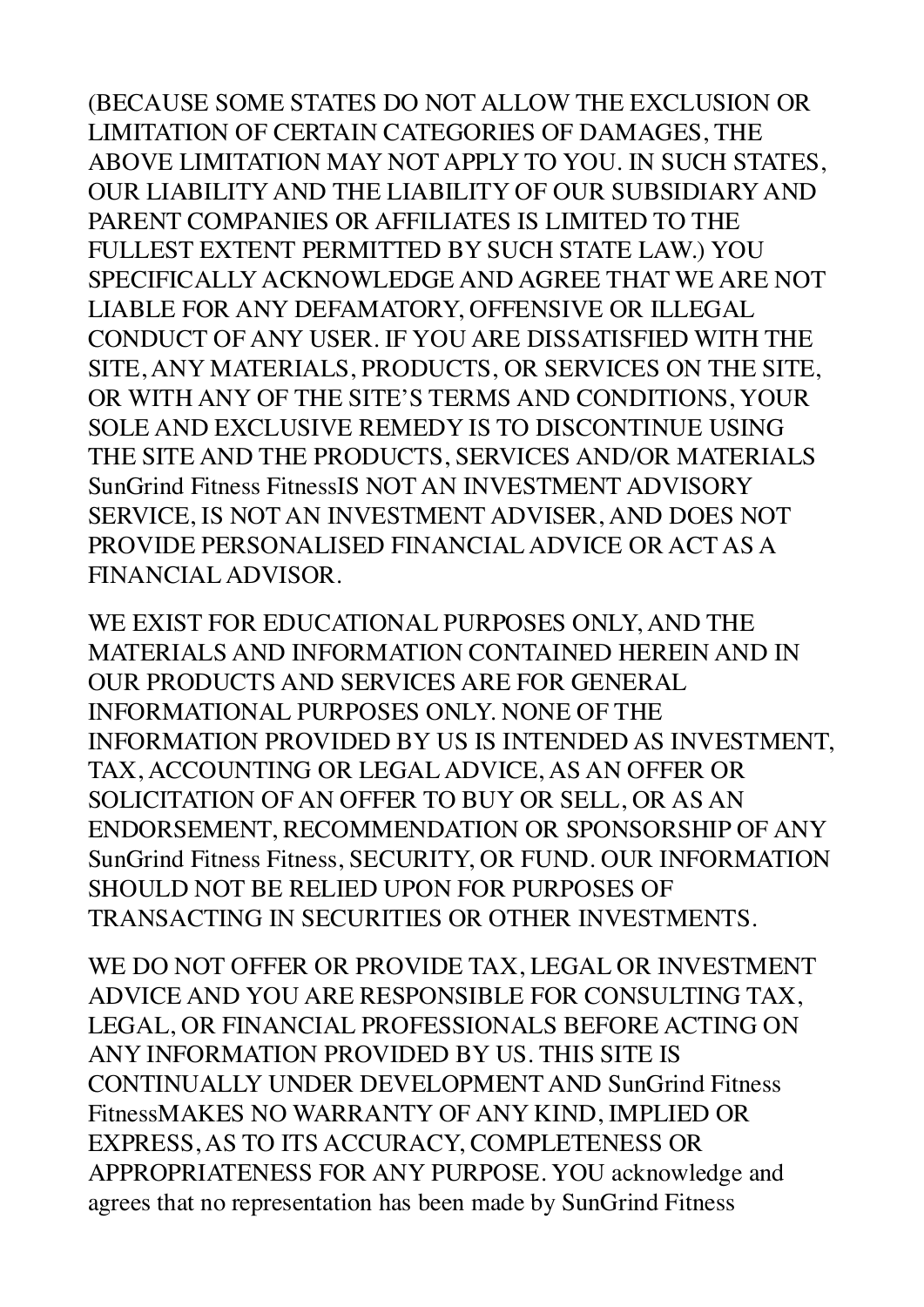FitnessOR ITS AFFILIATES and relied upon as to the future income, expenses, sales volume or potential profitability that may be derived from the participation in THIS PROGRAM.

### **Termination**

We may cancel or terminate your right to use the Site or any part of the Site at any time without notice. In the event of cancellation or termination, you are no longer authorised to access the part of the Site affected by such cancellation or termination. The restrictions imposed on you with respect to material downloaded from the Site, and the disclaimers and limitations of liabilities set forth in these Terms of Service, shall survive.

### **Refund Policy**

100% money back guarantee covers price of product only if meeting the qualifying criteria: 30 day refund guaranteed only IF you have not logged in to the program. As this is a digital video library and some content is downloadable, we do not allow for refunds after students have started their training. Once a return is received or valid refund request submitted, the refund process will take no

more than 30 days. All refunds will be either returned to the original credit card OR mailed in check form to the billing name and address. International orders that will be refunded back to the original credit card, and PayPal orders will be credited back to the PayPal account. You have 30 Days from the date of the original purchase to return the product to receive your refund. Any return received after the 30 DAY time limit will not be processed.

### **Other**

The Digital Millennium Copyright Act of 1998 (the "DMCA") provides recourse for copyright owners who believe that material appearing on the Internet infringes their rights under the U.S. copyright law. If you believe in good faith that materials hosted by SunGrind Fitness Fitness infringe your copyright, you, or your agent may send to SunGrind Fitness Fitnessa notice requesting that the material be removed or access to it be blocked. Any notification by a copyright owner or a person authorised to act on its behalf that fails to comply with requirements of the DMCA shall not be considered sufficient notice and shall not be deemed to confer upon